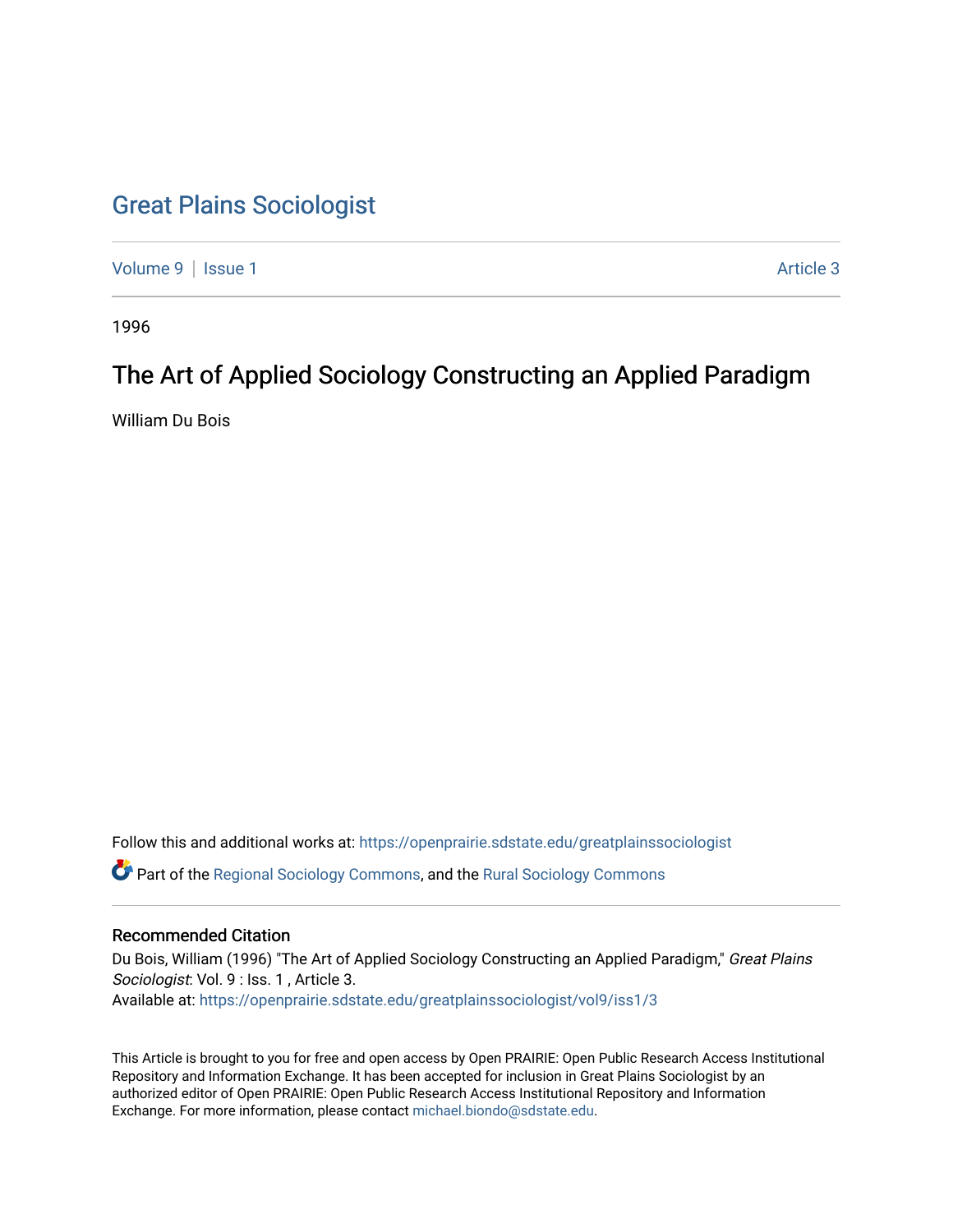# The Art of Applied Sociology Constructing an Applied Paradigm

William Du Bois

Applied Sociology requires a different paradigm than traditional scientific sociology. A framework for doing applied sociology can be formulated from a synthesis of available sociological traditions. Science is simply an agreement of people who have studied a given body of knowledge. The question becomes: where do we stake our agreement? Synergy provides the ideal core agreement for an applied sociology. Synergy is an operational definition of the Good and should become our evaluative mechanism. It is a winwin situation, between individuals, and between the person and the community. We need to re-discover the vision of sociology as social action designed to make a better society. We must function as artists inventing effective social forms and social arrangements where people flourish.

Applied sociology requires an entirely different paradigm than traditional scientific sociology. It focuses on action and social change. Applied sociology asks different kinds of questions. It is a different kind of conversation. As Kenneth Boulding (1977) noted, the question for the social sciences is simply: "What is better, and how do we get there?"

What type of framework would be useful for applied sociologists? What concepts would help create viable social change and effective social action? What sort of framework and resources would be helpful for someone doing sociology?

Applied sociology requires a different theoretical framework than either grand theory or abstract empiricism. Merton's notion of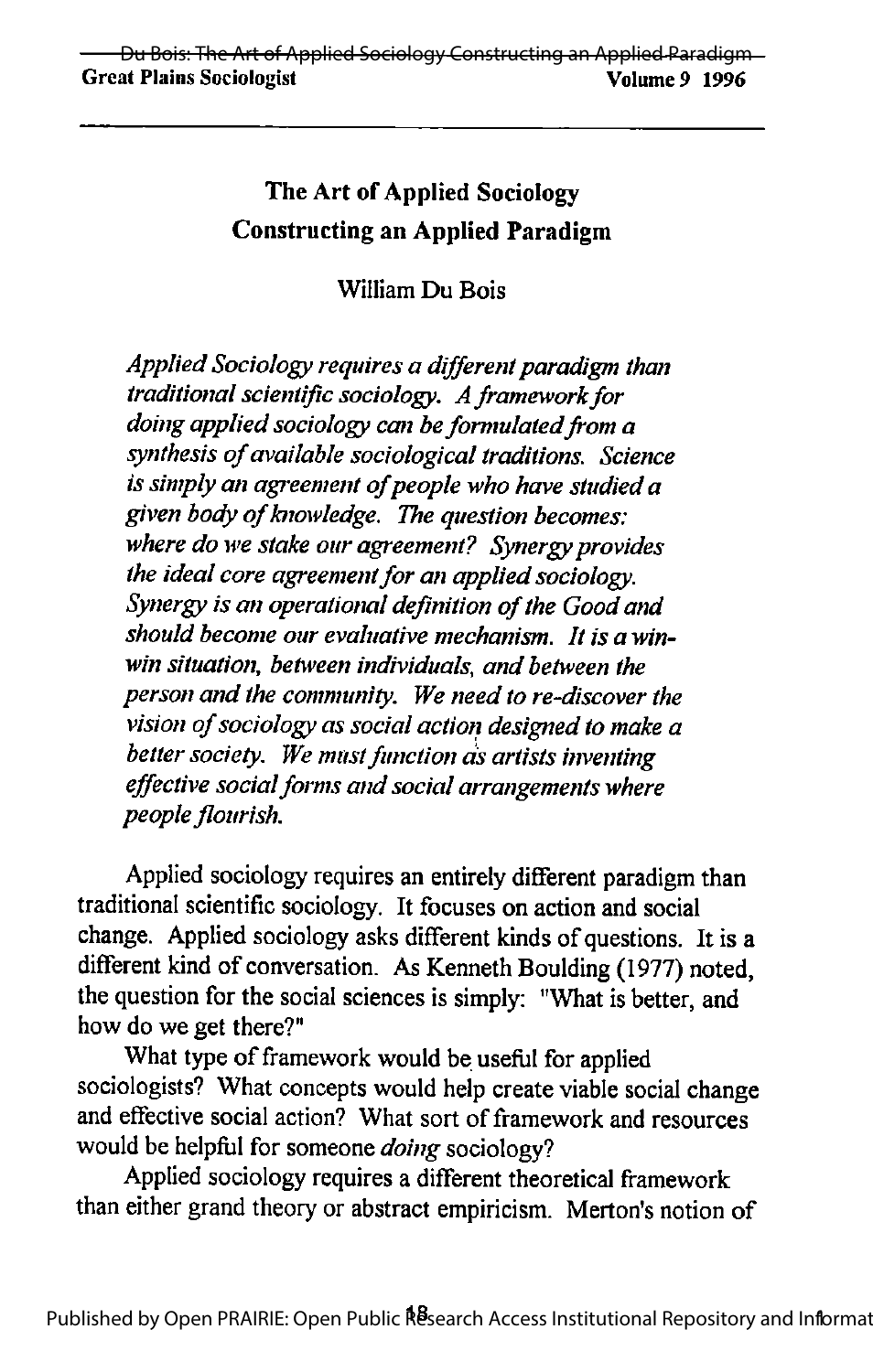middle range theories which governomised between the two by limiting their scope isn't very helpful. It retains the biases of both: the complete elaboration of grand theory and the detailed analysis of abstracted empiricism. What we need are not middle range theories, but middle range goals for theory.

We must examine the purpose of theory for an applied sociology. Scientific analysis aspires to complete dissection and total explanation. Applied sociology is interested in viable action and solutions to social problems. The scientific method which seeks full elaboration is not appropriate. Rather than seeking full dissection and total explanation, we need a framework which will organize our understandings and provide direction for action.

Theory should be a participatory resource. We should know in advance that life cannot be reduced to the blackboard. Theories in sociology should not be total elaboration, but need be resources we can use to guide our action. McLuhan's idea of cool and hot mediums is relevant here.

A hot medium is one that extends... in 'high definition.' High definition is the sense of being well filled with data. A photograph is, visually, 'high definiton.' A cartoon is'low definition,' simply because very little visual information is provided. Telephone is a cool medium, or one of low definition, because the ear is given a meager amount of information. And speech is a cool medium of low definiton, because so little is given and so much must be filled inbythe listener. On the other hand, hot media do not leave so much to be filled in or completed by the audience. Hot media are, therefore, low in participation, and cool media are high in participation or completion by the audience.... (McLuhan, 1964: pp. 22-23)

Acool medium is vague and sketchy, with details needing to be filled in; a hot medium is sharply defined with all details clearly distinguished. Theories should be cool mediums rather than hot ones. Science is a hot medium. It seeks full explanation filling in every detail in grid-like fashion. Science dissects everything leaving no room for involvement. The fully defined findings of science are then imprinted upon theworld. The hot mediums of the logical positivists sought full dissection and full explanation. Atheory of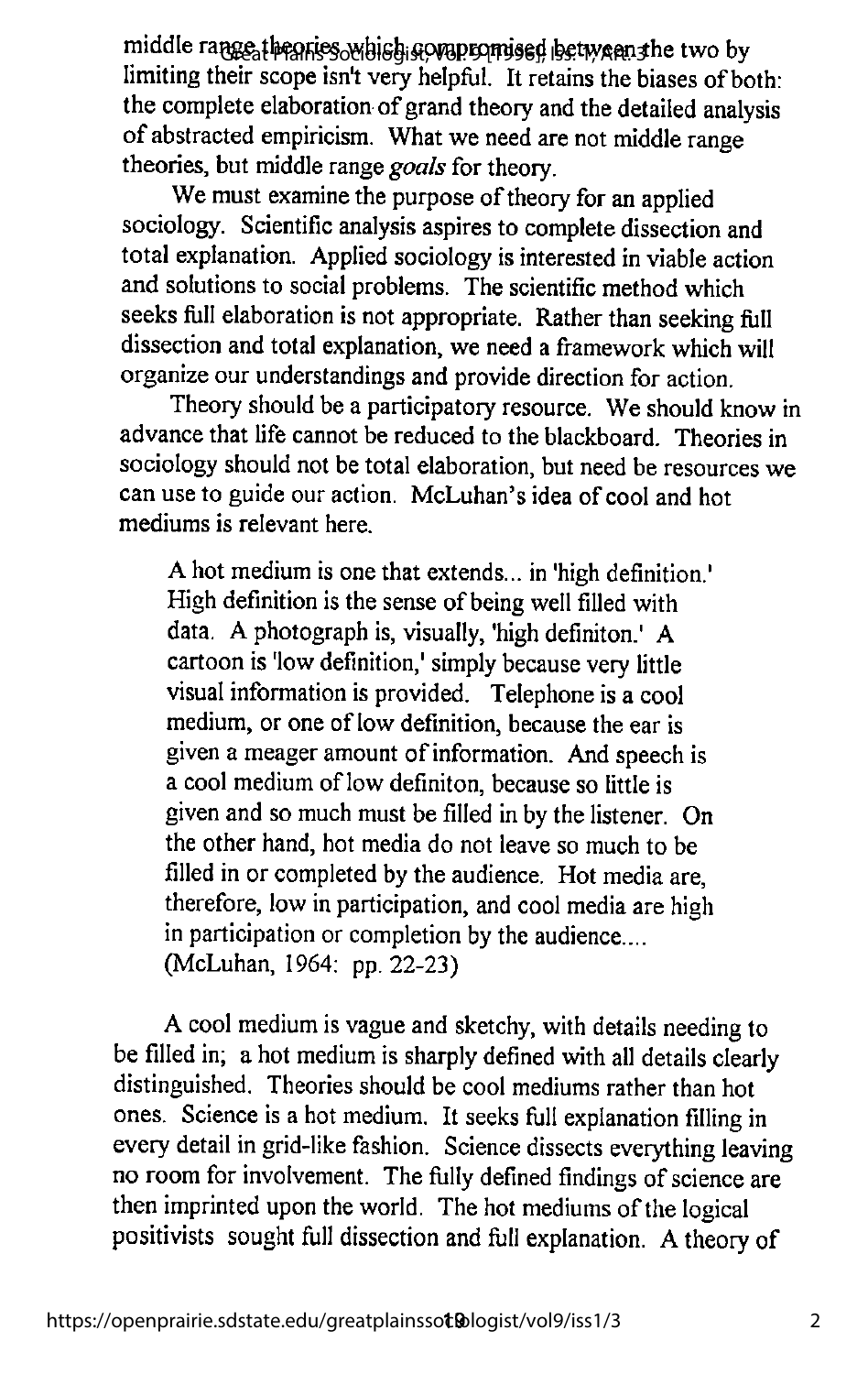action and a theory of applied sociology needs to be a conel medium. Acool medium is purposely vague: itframes the area, suggests a few significant landmarks, and invites that the details be filled in in participatory fashion.

To be useful, a map need only organize our understandings, help us find our way when we are lost, and provide direction for our action. As Edmund Carpenter (1970) notes: "Columbus' maps were vague and sketchy, but they showed the right continent." So much of our grand theory and abstract empiricism provide maps of the wrong territory. If we opt for the wrong kind of conversation, we may never get to the new world.

### The Change the World Conversation The Origins of Sociology

Sociology, you will remember, originated in the "change the world" conversation of August Comte and Karl Marx. It began at a time when a long line of philosophers suggested we must move out of the arm-chair of philosophy and into the world of action. As Marx summarized: "The philosophers have described the world, it is now up to us to transform it."

Marx's focus was upon radical social change. While Comte's model was conservative, his idea also was clearly to postulate an ideal society. This social change focus continued with Ward, Giddings, Park, Burgess, and Wirth. The early sociologists would have thought that to talk of an "applied sociology" was redundant. The very focus of the discipline was the concern with social action. They sought social amelioration --- to make society better.

As Ernest Becker noted, sociology is by its very nature an "ideal-type science."

August Comte, who coined the word 'sociology,'.... was to be the towering theorist of the 'emerging' society... Hislife's work is normally considered to fall into two distinct phases: the first work was a treatise on all sciences, putting forth the striking proposal that sociology followed logically in the history of the development of the sciences... The second work enunciated the 'Religion of Humanity' based on love: in the new community, sociology would subserve the social order and be used to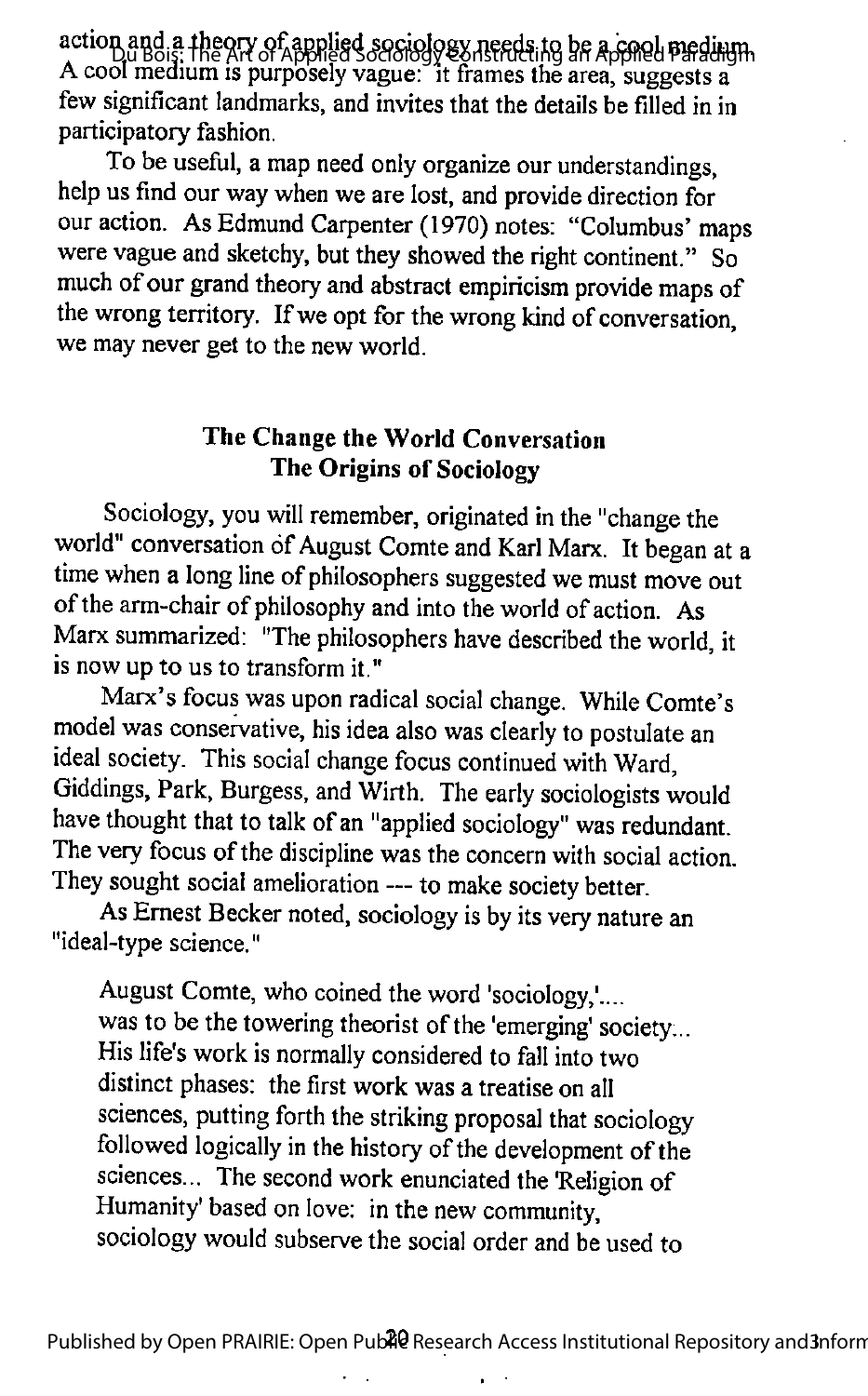promote social interest instead of the private interest that was rampant..... Admirers of Comte based their admiration on the first work, and considered that the second work was done in the grip of dementia or senility. Often, they explicitly indict Comte's love affair with Clotilde de Vaux. We shall return to the reasoned and necessary unity of Comte's system; suffice it to say for now that, contrary to the opinion of many superficial commentators, Comte was well aware of what he was doing -- the two 'phases' of his work were an integrated whole. The first period was a systematization that he undertook on a positivistic, scientific basis to avoid the charges of mysticism which he knew might be leveled against his guiding ideas. The second period was a frank predication of his life work on feeling, love, and morality, which he felt were the basis for his whole position. (Becker: 1968, 43-44J

"The science of man is, historically and by its very nature, a utopian science." (Becker: 1971, p. x) [Non-Inclusive Language in Original]

"We needed a science which would help us 'live the dream' better than it was lived in the Middle Ages, or in 'primitive' society -- a science that would seek to develop the conditions of life enhancement." (Becker: 1968, p. 381)

Gradually, however, sociology drifted towards the legitimacy and safety of scientific status. As with classical philosophy, the question of "how do we make the good?" was replaced with the question of "how do we find the truth?" A direct moral intervention into society seemed too audacious. Sociologists wrestled with causal analysis, theoretical abstraction, and surveys. Grant proposals replaced social action. Research findings became of paramount importance, and sociology climbed back into the arm chairs of social philosophy and data analysis. Action was postponed.

Every generation has had critics of this approach: questioning what we are doing, and asking that we return to the original "change the world" focus of the discipline. Robert Lynd, after having done the classic research on social class, after having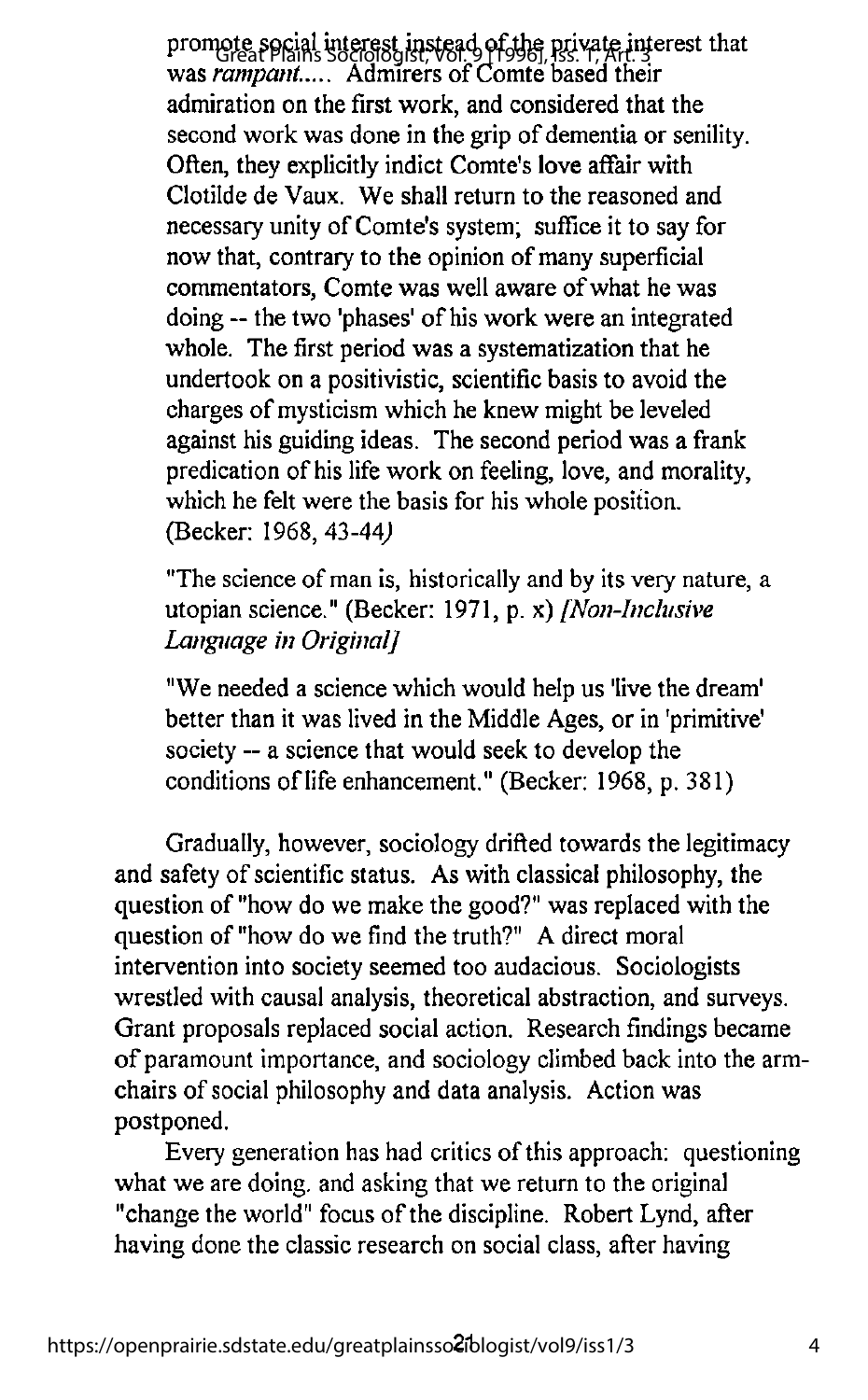collected voluminous amounts of data, returned to ask the question:<br><sub>bu </sub>Du Bois: The Art of Applied Sociology Constructing an Applied Paradigm: but "knowledge for what?" What are we doing.

C. Wright Mills (1959) challenged ageneration to move past the Power Elite and envision social solutions to everyday problems. The Sociological Imagination means integrating personal problems and social issues in as way that will provide creative social inventions to address problems experienced by individuals. The sociological imagination is not just a diversion for arm-chair analysis and understanding. The purpose of the sociological imagination is to see the common threads so we can create common resources which help our individual problems.

Berger and Luckman had itwrong. The Invitation to Sociology is not for the creature caught in the trap to look up with some measure of understanding of their plight. The Invitation that actually gets people involved in Sociology is the Invitation to Change the World. It is not just about analysis or description or even understanding. Sociology is about transforming the world.

Young people enter the discipline eager to make the world better. Older people retire once again pointing to the vision and promise of sociology. In between takes place the mid-life business of sociology. We need to return the change the world conversation to front and center stage.

The argument has been made that the immature social sciences will someday reach the stature of the mature physical sciences. We have been taught to model sociology after physics and chemistry. We have constructed a positivism which presumes to someday tell us how to live. We climb on a scientific Tower of Babel to discover God's Rulebook -- the true laws of the universe. But it is such an effort which is immature. Most of what we know about human behavior looks more like fundamental principles and wisdom rather than laws. And the attempt to find fool-proof prescriptions for living looks more like folly than wisdom. A value-free science appears to be not only impossible, but dangerous.

Wanting to separate themselves from mere speculative social philosophy, the early sociologists had joined the scientific bandwagon that was proving so successful for the physical sciences. Insecure about the identity of their discipline, they sought the canopy of scientific status. But by the middle of the twentieth century, even the foundations of physical science were being reexamined. Polanyi (1958) showed scientific knowledge was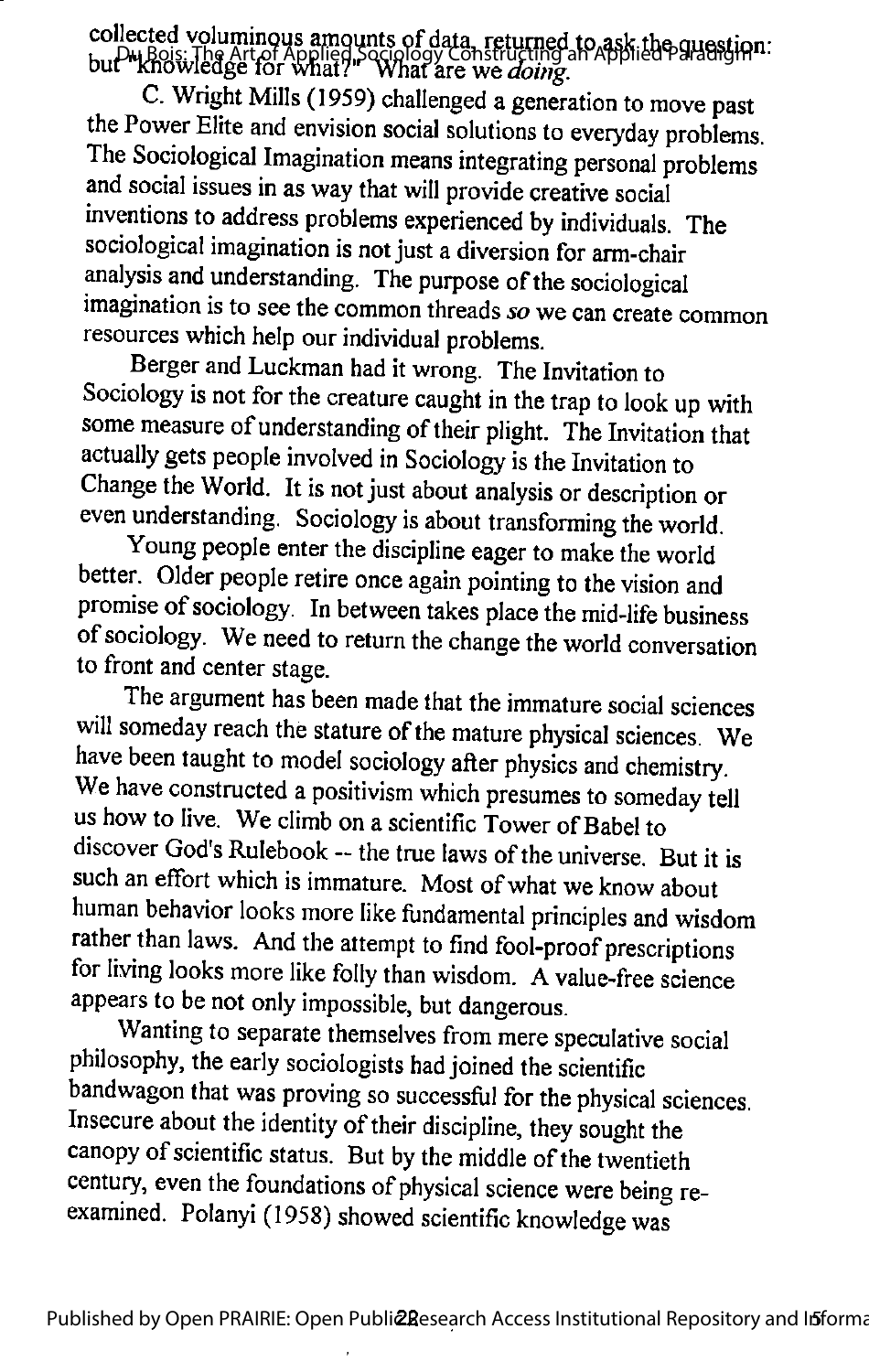ultimately personal knowledge, and Kuhn (1964) demonstrated Great Plains Sociologist, Vol. 9 [1996], Iss. 1, Art. 3 that the scientificestablishment functioned like any other inbreed group: automaticallyexcluding certain world-views and operational styles from club membership. In The Structure of Scientific Revolutions, he showed scientific laws are legislated just like any other laws -- they are social agreements between the experts.

Butterfield (1957) argued in The Origins of Modern Science, that intuition played a far greater role in scientific discoveries than we have recognized. Cassiser(1944) argued science dealt not just with facts, but the art of organizing information into a story. Heisenberg (1977) followed Einstein and found we are never going to be able to determine one final truth by a scientific process. It was questioned whether the "immature" social sciences would ever ripen into "mature" sciences.

Many sociologists also began to question whether sociology really should model itselfafter physical science (Mills, 1959; Horowitz, 1964; Phillips, 1971; Lee, 1973). Are value-free methods really suitable for a study of humanity? Discontent with a scientific model that stressed objectivity, controlled experiments, and an absence of values (Mills, 1959; Mateson, 1964; Maslow, 1966; Hampton-Turner, 1970; Phillips, 1971), they sought a more involved approach that followed the work of Mannheim (1947), Cooley (1929), Mead (1938), and Cassirer (1944). Kenneth Burke (1945) argued science does not find the "truth": it only provides a metaphor for organizing our information. Scientists do not passively discover a world; they selectively shape images to a particular world-view and *shape* the world in that image.

In The Sociological Imagination, C. Wright Mills argued we have confused rationality with thinking. Rationality is a method of thinking based on the scientific method. Yet the ability to think is not dependent on a pre-determined method. Reason often demands we form our judgments from our experience, We must not allow a method of thought to dictate our thinking. In our age, we have mistaken rationality for reason, when in fact they are often the opposite. To forgo allegiance to the scientific method does not mean we have abandoned thinking and reason. It may mean we that we have graduated to more mature thought.

Do we want a value-less sociology? Do we really not care how our findings are put to use? This is the question Alvin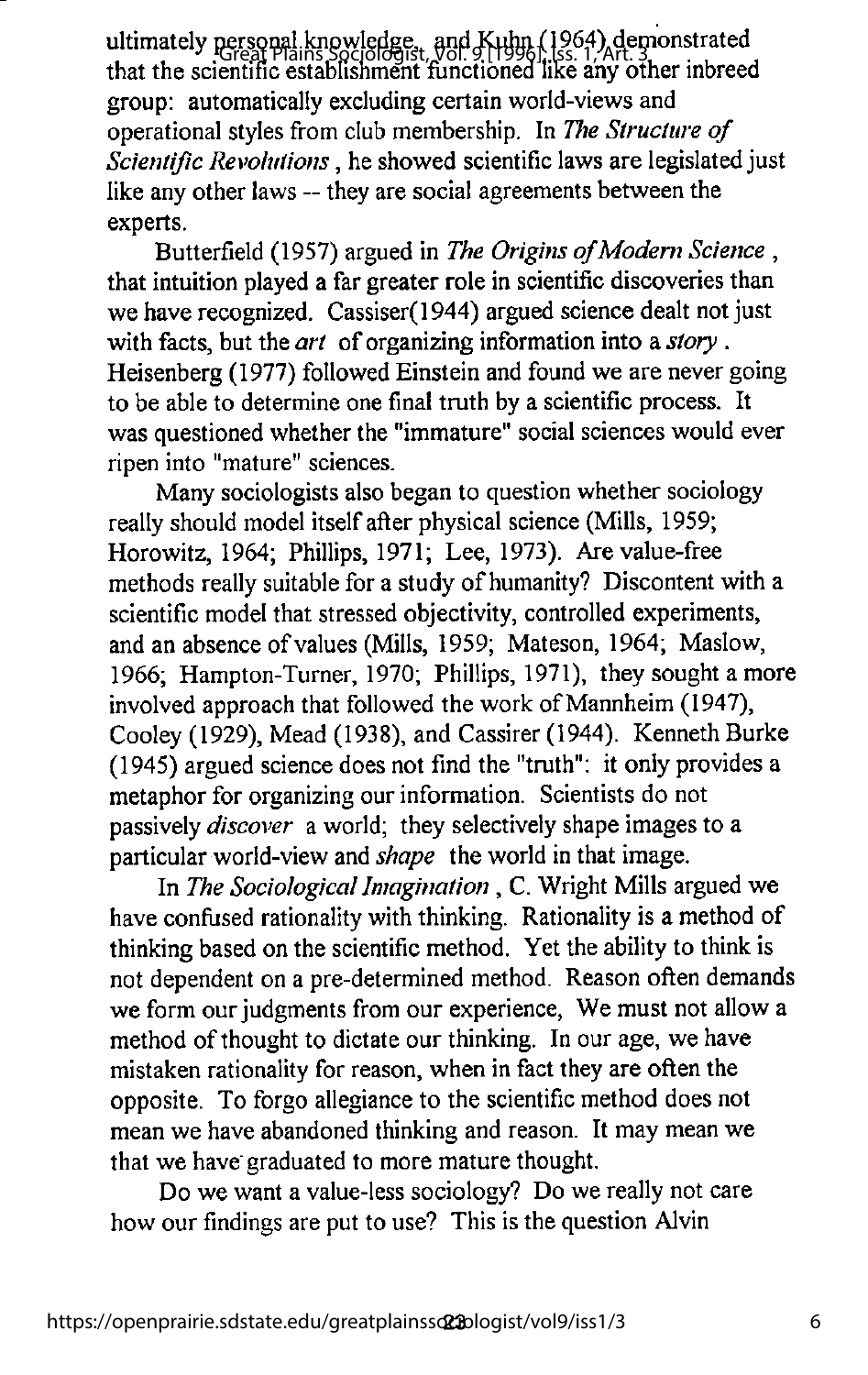Gouldner addressed in *The Coming Crisis in Western Sociology*.<br>11. "Du Bois: The Art of Applied Sociology Constructing an Applied Paradigm He asks if sociologists really want to be the hand-maidens of government. Do we trust that value-free findings will somehow be used for good? Unfortunately, for most, Gouldner's crisis came, went, and passed without a whimper. Most sociologists whored after grant money. They remained unconcerned that the values had already been programmed into most research. They were content to sit musing over interesting insights. For many politicians, sociological research became a delaying tactic; money could be spent on more research with action postponed forever. And the - question of "whom sociology serves?" which was so prominent in the 1960's became muted in a modern world of government demographics, market research, political pollsters, and jury consultants. Values were simply sold to the highest bidder.

B. F. Skinner wrote a fictional novel about an ideal society called Walden Two. Ironically, the coldly clinical Skinner impassioned people and launched a generation of social scientists who believed in creating the great society. Skinner's approach was to be based on science. As science fiction writers warned, it took us towards a sinister Brave New World. But he imagined a new society. Skinner's key argument, which he makes in Beyond Freedom and Dignity, must be addressed. Science and technology have truly assembled us with awesome power. We are left with value decisions that previously were reserved for the gods. Abstaining from choices only abdicates the choice to someone else. We are clearly left with value decisions: what do we want to make? When it comes to human nature and the social world, the question is not: what is? The question is: what would you like?

We must function as artists making a world. Perhaps sociology should be in a different theater than traditional science. Sociology grew up with the dream of being a *pragmatic* discipline. Moving beyond mere moral philosophy, itwas to study behavior and consequences. Ironically, it is a psychologist, Erich Fromm, who succinctly summarized the sociological insight: we can do almost anything to people, but we can't do it without consequences (Fromm: 1968, pp. 63-64). If one buys the sociological understanding, each environment increases the likelihood of certain consequences. We can change those consequences by planting resources into the environment.

 $\mathcal{L}_{\mathcal{A}}$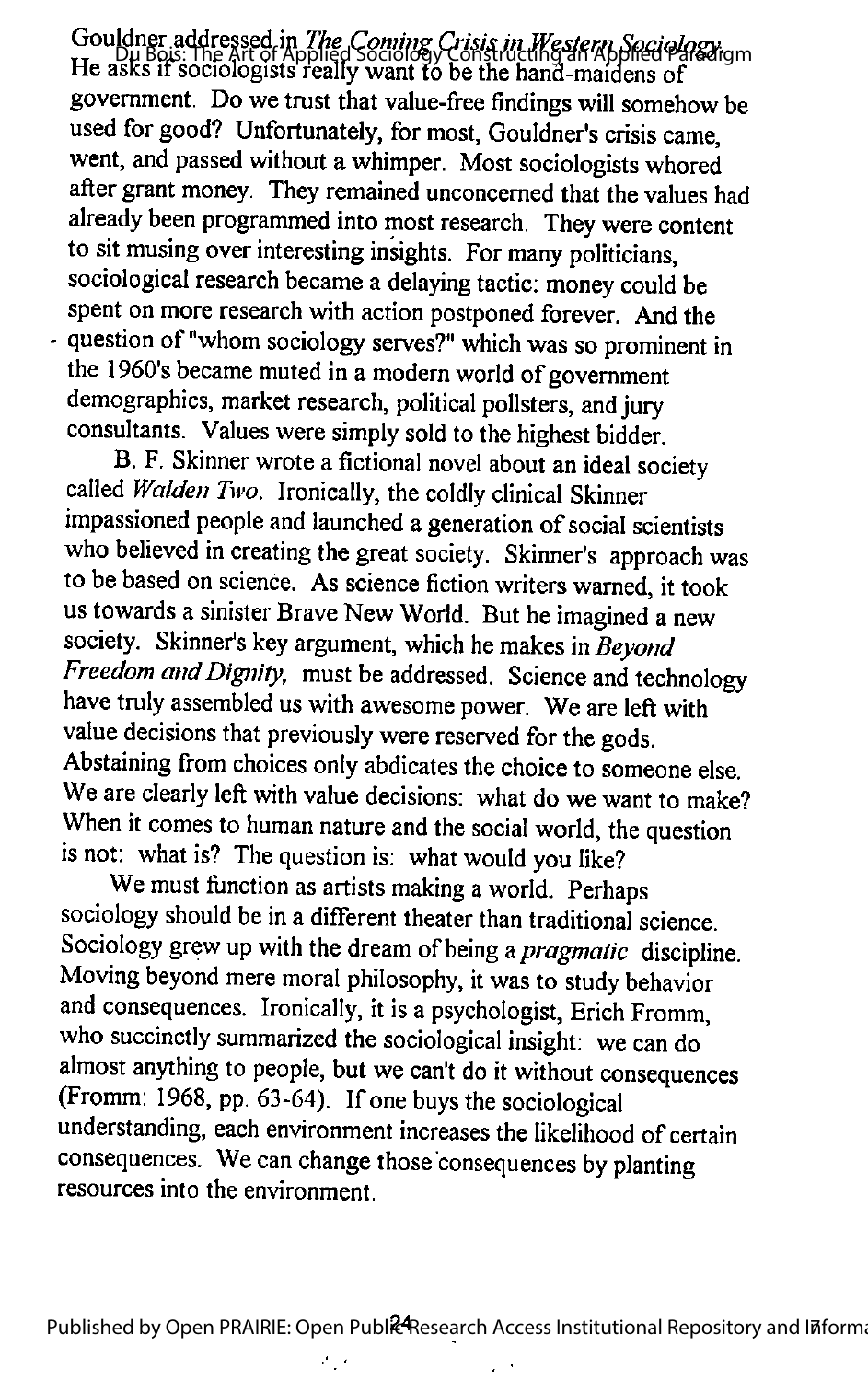We should discard a deteministic scientific model that seeks prediction and control. The sociological model is probabilistic.

When it comes to social policy, there is no need for a strict causal model of sociology. By way of example: Life insurance companies have done perfectly fine with an actuarial model. Good health is associated with exercise, good diet, stopping smoking, and no excessive drinking. It does not matter that a strict cause and effect chain has not been totally established. Correlational data suits us just fine. Everyone knows that such a prevention program has worked, and indeed, life insurance companies have staked their financial security on this data. Similarly, as a crime prevention strategy, correlational data would suit us. By introducing resources to promote meaning, opportunities, empowerment, and community, we could significantly lower crime. In fact, a multi-faceted approach works better than a refined scientific model.

The fact that a correlation might be only  $+$ .20 (accounting for only 4% of variation) does not mean that including it in our prevention design will not reduce crime. Life insurance companies would love information on a variable of even this small magnitude. Paying attention to it would lower liability. Crime, like most social problems, does not arise because of only one factor, and a one factor approach is not the solution. Incorporating everything we know into our prevention design makes for success. A strict researcher will say that this contaminates our research design and makes it impossible to isolate variables for causal analysis. The action sociologist will reply simply: Who cares? Our goal is not causal dissection. It is inventing programs that work. Our evaluation will be our success. Prevention it would be evidenced by lower crime rates.

This is the logical progression of the Sociological Imagination. The environment is the context in which our individual dramas take place. What sorts of social resources might individuals find helpful in their individual struggles? By investing in these resources, we will have gone a long way to the prevention of later social problems.

By seeding resources in the environment, we can increase the likelihood of certain behaviors. The sociologist should function as an artist inventing new resources and social forms.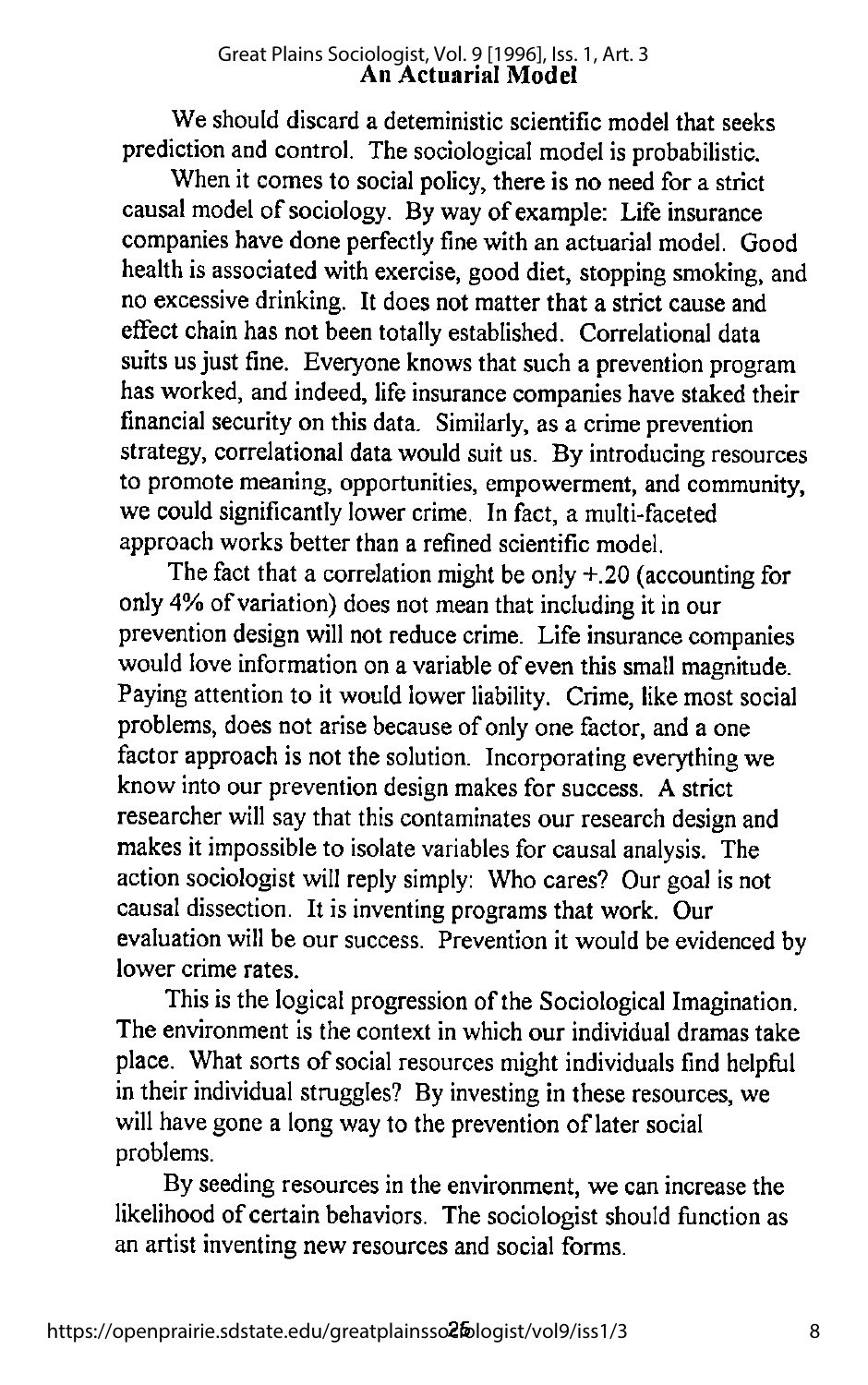The best sociology has always been *art* ...... or perhaps *social* Du Bois: The Art of Applied Sociology Constructing an Applied Paradigm<br>*architecture*. It has been designing programs, imagining a new society, and inventing new social forms. Ernest Becker is right when he contends that Sociology is and always has been an "ideal type" science. It is in the realm of imaging a better world.

Sociology should be about *inventing*. It should be about inventing social forms, social programs, social constructions, and participatory resources. The sociologist as artist creates resources which are offered up to the culture.

## A Positive Critical Theory

Critical theory is right in asserting that the idea of a positivist science which will tell us how to live is obsolete and must be discarded. However, it is an arm-chair luxury to merely condemn without beginning the hard work of deciding what to recommend.

Having declared scientific sociology to bejunk, we must not stop there. Critical Theory has always been a "negative" theory which analyzes what is wrong with a perspective while examining motives and potential abuses. A"Positive Critical Theory" can be constructed by sorting through theories for insights worth keeping. As Anthropologist Edmund Carpenter notes, it is in the junkyard that artists can see true forms. Freed from their original purpose, the junk of science and grand theory can be recycled. We must sort for meaningful theoretical insights and significant research findings. Amidst the junk, sociology has many treasures worth recovering.

# Sociology as Art -- Social Forms & Media: Georg Simmel, Marshall McLuhan and Edmund Carpenter

We need to recover the important sociological tradition of Formalism. Simmel, unlike other early sociologists did not opt for final truths. He steered clear of the problem and instead recommended sociology study "social forms" as the elementary roots of social life. He spent his career then outlining the dynamics of particular forms including secrets, group size, the city, the stranger..... Despite some differences, there is a similarity between Simmel's idea of social forms and Marshall McLuhan's idea of media. Media are "extensions of person." They include language,

j.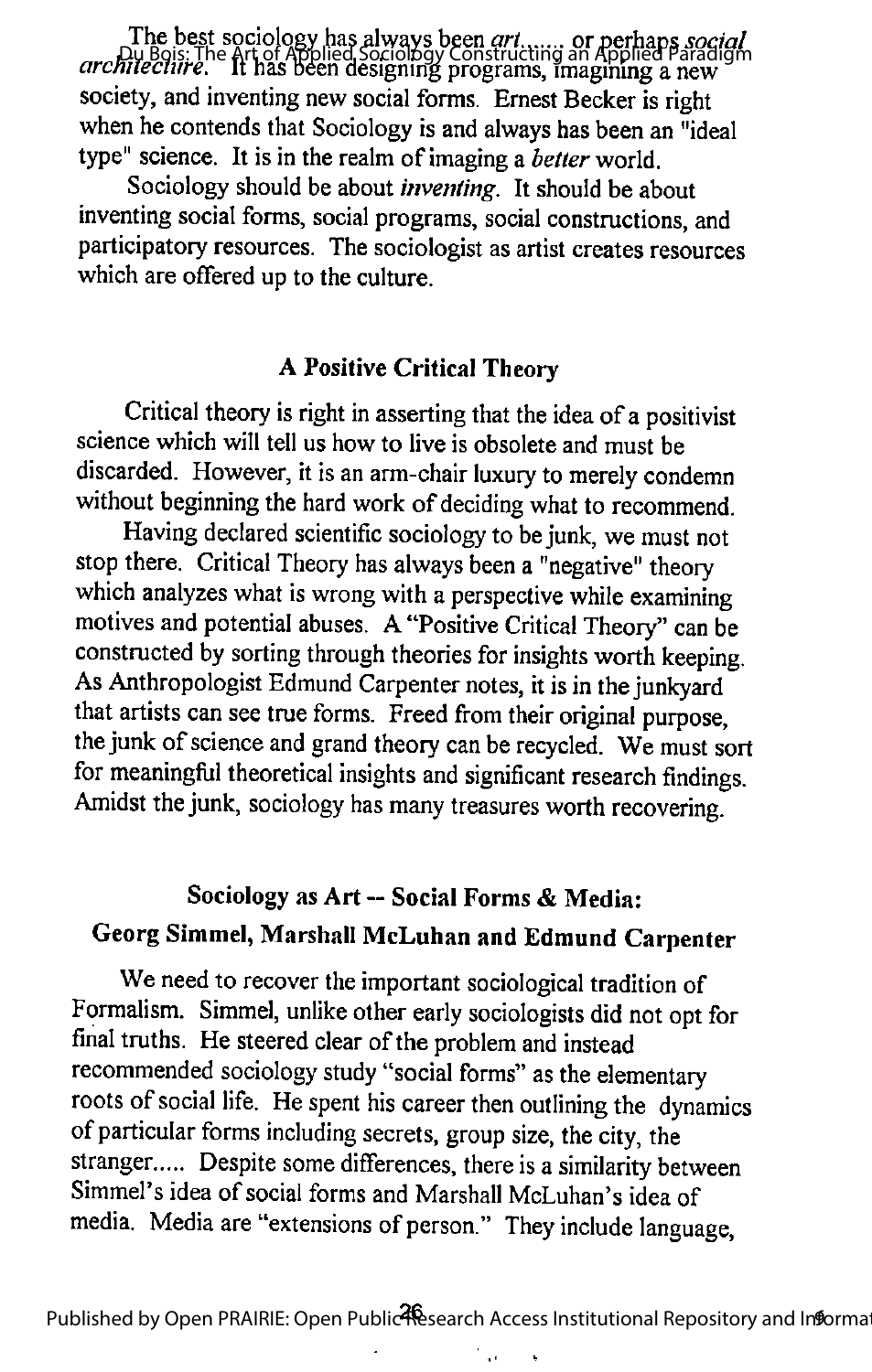laws, rules & policies, organizations, culture, and indeed all social constructions.

Media and social forms are the paints or the tools with which we construct society and our lives. It is instructive that both Simmel and McLuhan felt it important that we study the dynamics of forms/media. Rather than being lost in a debate over final scientific truths, they sought a rendition where the artist would learn the peculiarities and nuances of each tool / form / medium. Such an approach is the foundation for being able to envision a version of sociology as Art.

Artists must understand the nature of their tools and materials. When does one work? What are the advantages and limitations of each? How can you mix colors? What is the nature of oils vs. watercolors? When do you use different types of brush strokes? Which materials best lend themselves to what forms of expression? With an understanding of our paints / forms / media, we as artists can begin to create. The discipline of Sociology would be a study of forms with an eye towards using that knowledge to artistically create the world. Forms/media become the resources with which we create the world and stage its meaning.

The idea that sociology is an art is not new to sociological literature. Probably the traditional statement of such a conception is Nesbit's (1962) article "Sociology as an Art form." However, what Nesbit is really talking about is not so much sociology as art, but the role of the intuitive in hypothesis formation. Otherwise, his is a traditional scientific process.

We will have to return all the way to Comte (1842) to gain a view of Art framing Science instead of the other way around. It is only recently that a contemporary option has emerged. For a full blown version of sociology as art, we must turn to the work of an anthropologist, Edmund Carpenter  $(1970)$ <sup>1</sup> Carpenter did not state his thesis in tight structural forms. Instead, he strung lines through time and space much as an artist might do, but within his work can

<sup>&</sup>lt;sup>1</sup> Carpenter's classic work is They Became What They Beheld. He artistically scatters images in time and space in a non-lineal fashion to convey his perspective. For those who would like a more lineal view, his Oh, What a Blow that Phantom Gave Me covers much of the same territory. Marshall McLuhan originally co-authored an earlier version of They Became What They Beheld. It is apparent that McLuhan's version was later published as The Mechnical Bride.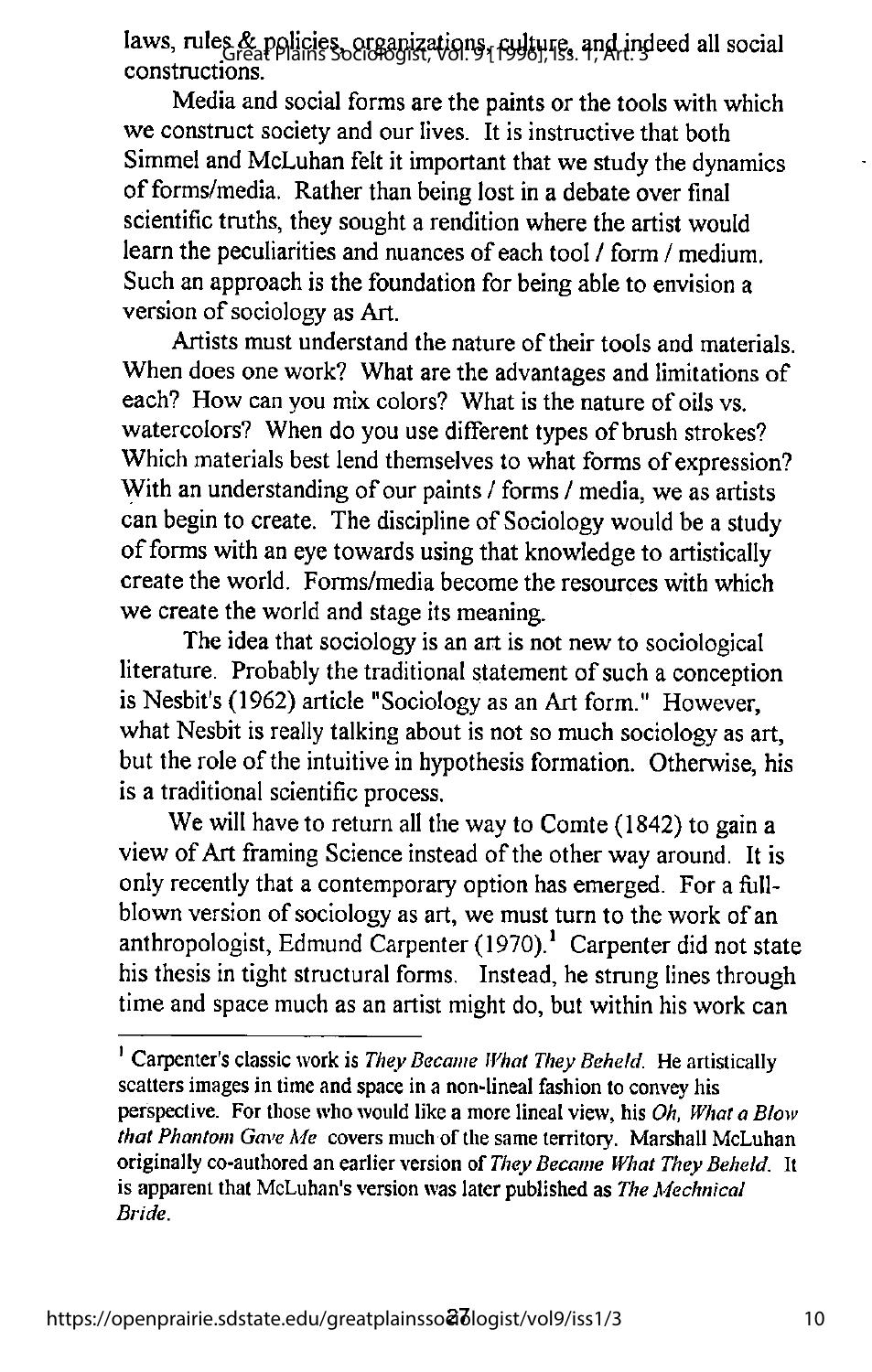be found the beginnings of a humanistic sociology. Originally trained as an anthropologist in such diverse settings as the South Du Bois: The Art of Applied Sociology Constructing an Applied Paradigm Pacific, South America, and Alaska of the American Eskimo, Carpenter emerged on the contemporary scene tolend a fresh eye to our changing patterns in American culture during the counterculture era. He later worked for UNESCO and the Australian government as a consultant of how to bring media to primitive South Pacific cultures without destroying them. The vision he wove is agolden bough for the sociologist wishing to conceive of sociology as an art.

Technology, Carpenter claimed, has circumscribed both culture and science rendering their original purposes obsolete. From this junkyard of resources, every person is forced to create their own world. All cultures have bended to the technological imperative. However, we have not been left with just the directionlessness of anomie, but an opportunity to create our own lives and environments. The destruction of cultural systems of meaning demands that we all function as artists.

Carpenter's monumental work moves past a critique of science into an exploration of doing the  $art$ ; of framing a conversation which moves past technological society and develops countercultural forms. Carpenter's (1970) book, They Became What They Beheld, may well be a summary of the crucial sociological insight; We become what we behold. We shape our environments and, thereafter, they shape us. If we wish to shape the world as artists, then we must become literate with our media, for these are our resources.

Carpenter was originally the senior author with Marshall McLuhan of Explorations in Communications. Media<sup>2</sup> --- the term McLuhan (1960) popularized --- refers not just to mass media, but to all social constructions of humans. Media are "extensions of person" -- the attempt to enlarge upon the world of the senses. Media include television, radio, and newspapers, but they also include all other social inventions: language, rules/laws, and organizations. Indeed, almost all elements of culture are media in the McLuhan sense.

McLuhan classic statement was "The Medium is the Message." Each media or form has its own message and shapes content. As Carpenter explains:

 $<sup>2</sup>$  Inclusive Language Mine: originally "extensions of man"</sup>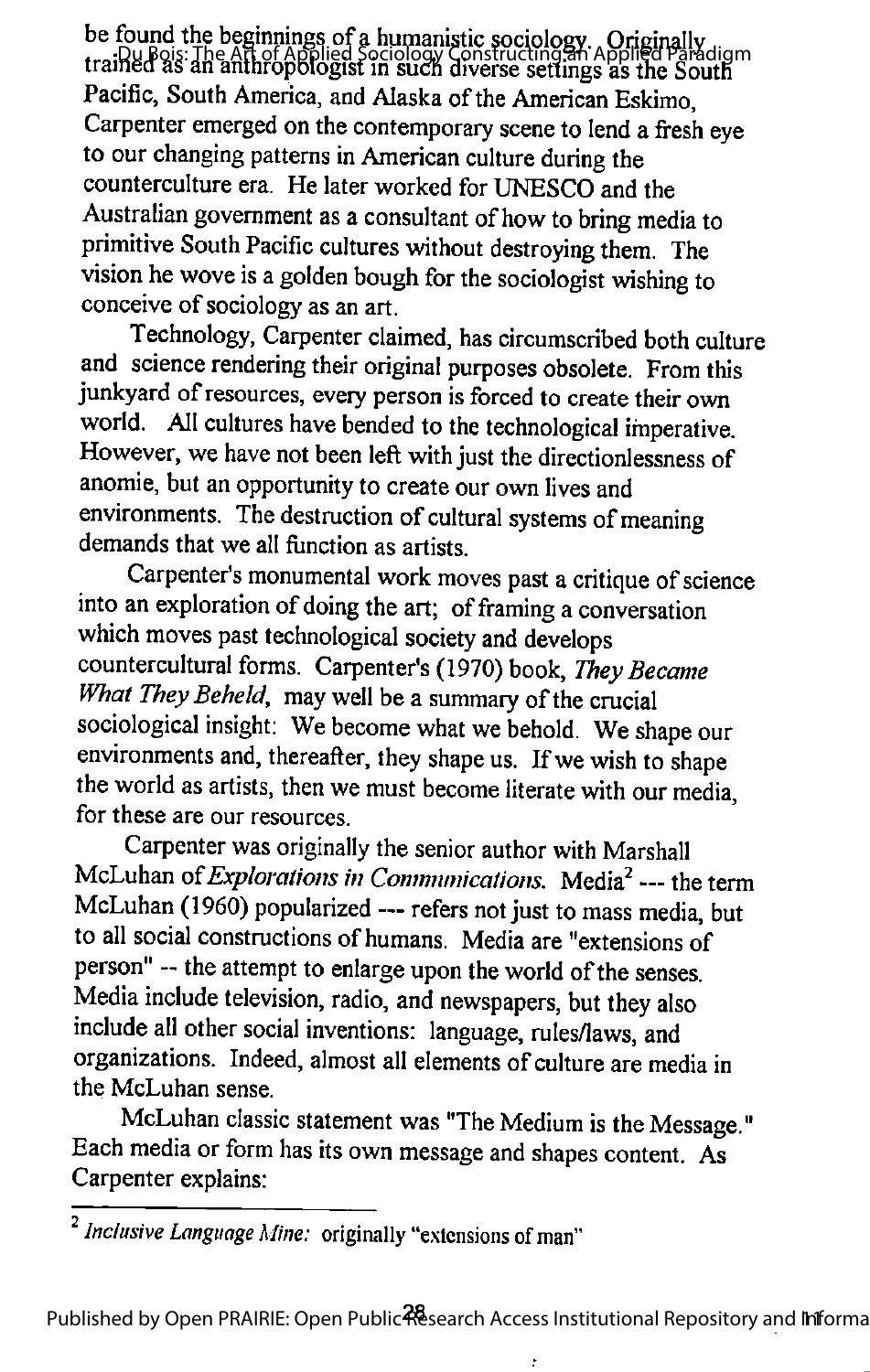All languages are mass media. The new mass media — **Film Great Plains Sociologist, Vol. 9 [1996], ISS. 1, ART. 3. Collul --**<br>film, radio, TV -- are new languages, their grammars as yet unknown. Each codifies reality differently: each conceals a unique metaphysics. Linguists tell us it's possible to say anything in any language if you use enough words or images, but there's rarely time; the natural course is for a culture to exploit its media biases.... (cited in Culkin: 1968, p. 245)

Although it's possible to say anything in any media, that seldom happens, media tend to exploit their biases. Similarly, we must understand the dynamics of each social form. For example, written rules as a medium can do some things and not others. What are the limits of rules? What do they do well? What kinds of things cannot be legislated by rules and policies? The average legislator or manager desperately needs a class in the art of rules and policies. What can be done by laws? What can't be done by laws?

We need to understand the social forms, the media -- the dynamics and nature of each. We can utilize them to function as artists to create a social world.

The similarity between the idea of "media" and Simmel's (1950) conception of "social forms" must be recognized. Carpenter's work is a continuation of formalism which places it directly in the sociological tradition. Media are social forms. For Simmel, sociology was the studyof social forms. For Carpenter, it is the understanding of the grammar and application of media. It is in this consciousness that we must construct our lives. As cultural traditions become de-classified and secularized, they become available to the artist as resources for constructing a new mythos. This is the task that both Becker (1971) and psychologist Carl Jung (1964) sawas the new work of the behavioral disciplines. Such is the work of the sociologist as artist.

We must ask what kinds of conceptions are the most useful for the sociologist as artist. An artistic theory does not need to fulfill the criteria of science because it is designed for a different purpose. An artistic conception may require a different type of conversation than the clear and full statement of science. As Carpenter (1970, n.p.) noted: "Clear speaking is generally obsolete thinking . . The problem with full statement is that it does not involve: it is addressed to the consumer, not the co-producer."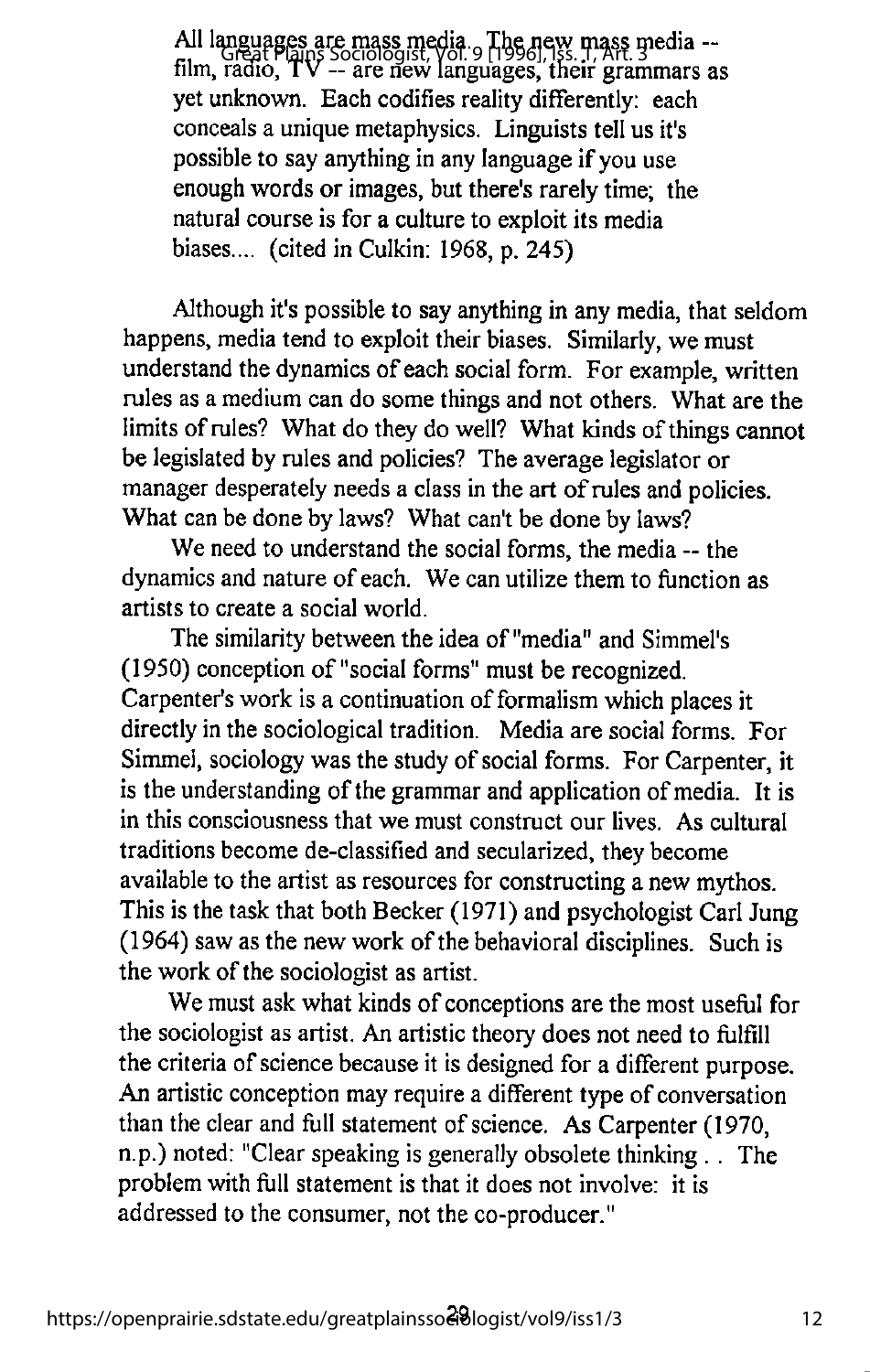Simmel's formalism was so radical because it retreated from an Du Bois: The Art of Applied Sociology Constructing an Applied Paradigm epistemological base. No longer seeking the source of life, it dealt with the resources that we use in shaping life. Such a strategy is by no means unheard of in sociology. It is similar to the tack taken by Parsons (1951) in formulating an ideal functionalism. It represents a utopian split with philosophy into the business of shaping the world.

### An Active Dramaturgy

The most important sociologist of our time has gone unnoticed or forgotten. Ernest Becker taught sociology at the University of California at Berkeley in the 1960's. His work won the Pulitzer Prize in the 1970's. And yet most sociologists aren't familiar with either his name or his work.

For sociology, his most important work is The Structure of Evil. It could have just as easily been called "Making the Good" since it is the story of Sociology's quest to change the world. However, at the time Becker wrote, a title such as "The Structure ofEvil" was academically legitimate and respectable whereas "Making the Good" would not have been.

As artists sociologists are called upon to create a better world. Ernest Becker writes it is a question of aesthetics: good art or bad art. Good art brings us to meaning. Bad art leaves us impoverished: feeling controlled; impotent; and empty. Evil is seen as a complex response to the coercion of human powers and a restriction of human meanings. Translated into simple language, this means evil stems from powerlessness and a lack of meaning. A sterile environment empty of resources and devoid of opportunities for participation leads to a shallowness which restricts living.

"When science opted out of life and objectivized man, scientists of course lost the possibility of seeing any mystery at all in man, of seeing any heightening being, even in secular terms" (p. 267).

. . . mostly people approach each other from the point of view of their roles, rather than as whole beings  $\dots$ . They have, in effect, subverted the possibilities of their total being to the narrow interest of action and

Published by Open PRAIRIE: Open Publie Research Access Institutional Repository and Informat

 $\sqrt{1}$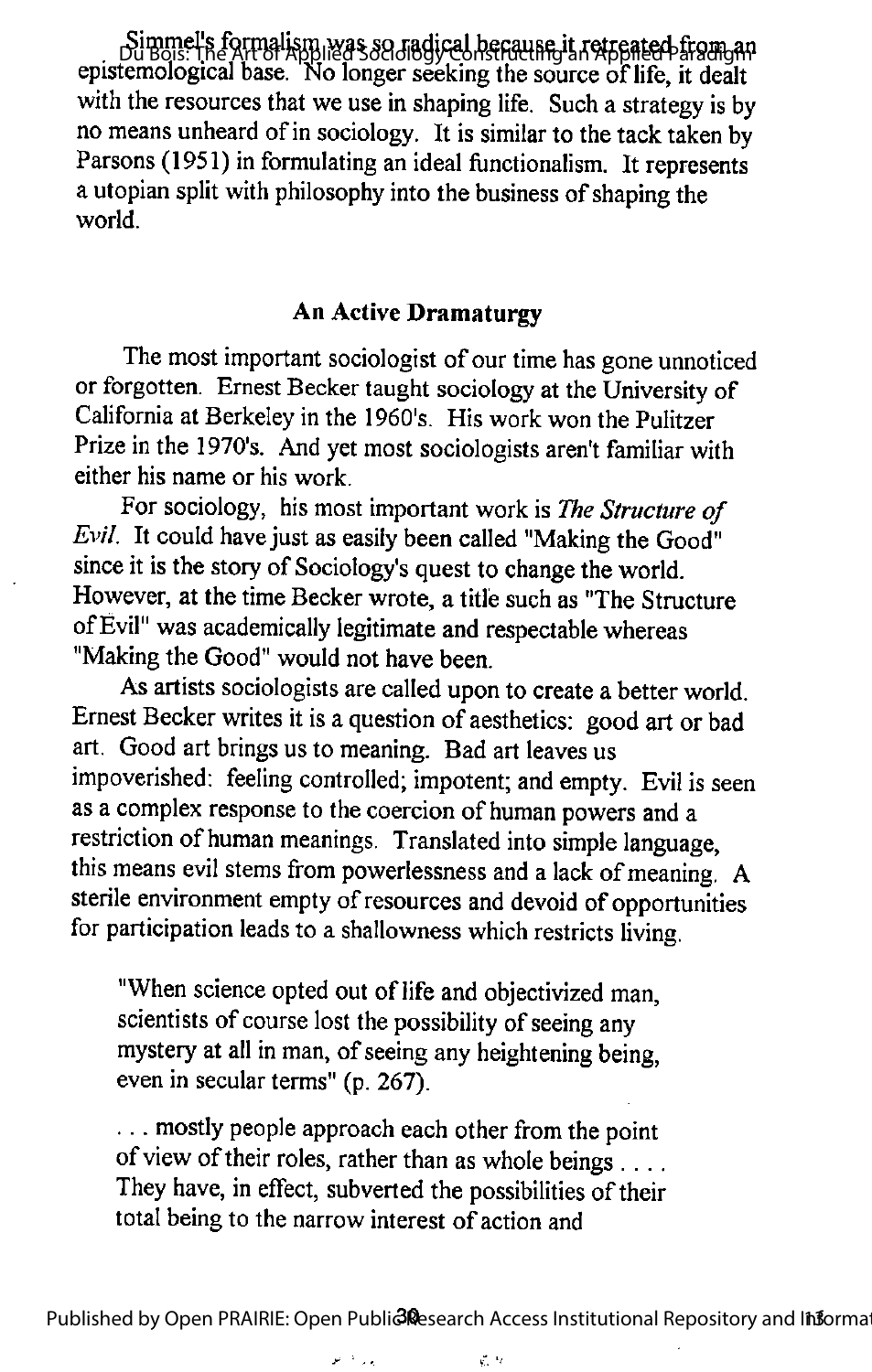uncritical survival  $\Gamma$ he question posed by any and i Great Plains Sociologist, Vol. 9 [1996], Iss. 1, AR. 3<sup>411</sup>y<br>cultural game is the question about higher and lower esthetics -- about 'good' art and 'bad' art... whereas true esthetics should liberate man, develop his freedom, and further his whole self, 'everyday' esthetics sacrifices most of the total man to a mere part, to the part that must convey the sliver of conviction necessary to sustain the ongoing cultural game ...

... But 'higher' esthetics is precisely that; it calls more of man's spirit into play, releases more of the inner personality and brings it to bear upon the world.

. . . The problem, inescapably, is a social one. We have destroyed the interhuman in our time simply because we have refused to implement social forms which would liberate man . . . (Becker: 1968, p. 273). [Non-Inclusive Language in Original]

We need to create participatory resources which empower people. We need to create resources which people can use in their own daily dramas to create a more meaningful lives. The sociologist as artist becomes an inventor of social forms.

In Becker's understanding, heroism is the heart of meaning. An effective environment provides opportunities for people to be a hero -- to be a star. A culture without opportunities to be a star lacks meaning. Interestingly, Tom Peters and Bob Waterman (1983) in their  $In$  Search of Excellence: Lessons from America's Best Run Companies used Ernest Becker's sociology / psychology as their framework. They found that an excellent organization created opportunities for heroism, found ways to honor its heroes, and highlighted a vision so people felt part of a meaningful activity.

Fully using Becker's work would imply creating an actionoriented dramaturgy involved in providing resources to better live the dream. For example, creating meaningful opportunities to be a star is just as relevant to innercity gang problems as it is to ending alienation in the workplace. What kinds of props, resources, and programs would actors in certain situations find valuable? As artists we must be involved in inventing resources to better shape the world. Becker's perspective on life as theater would imply inventing participatory resources individual actors could then utilize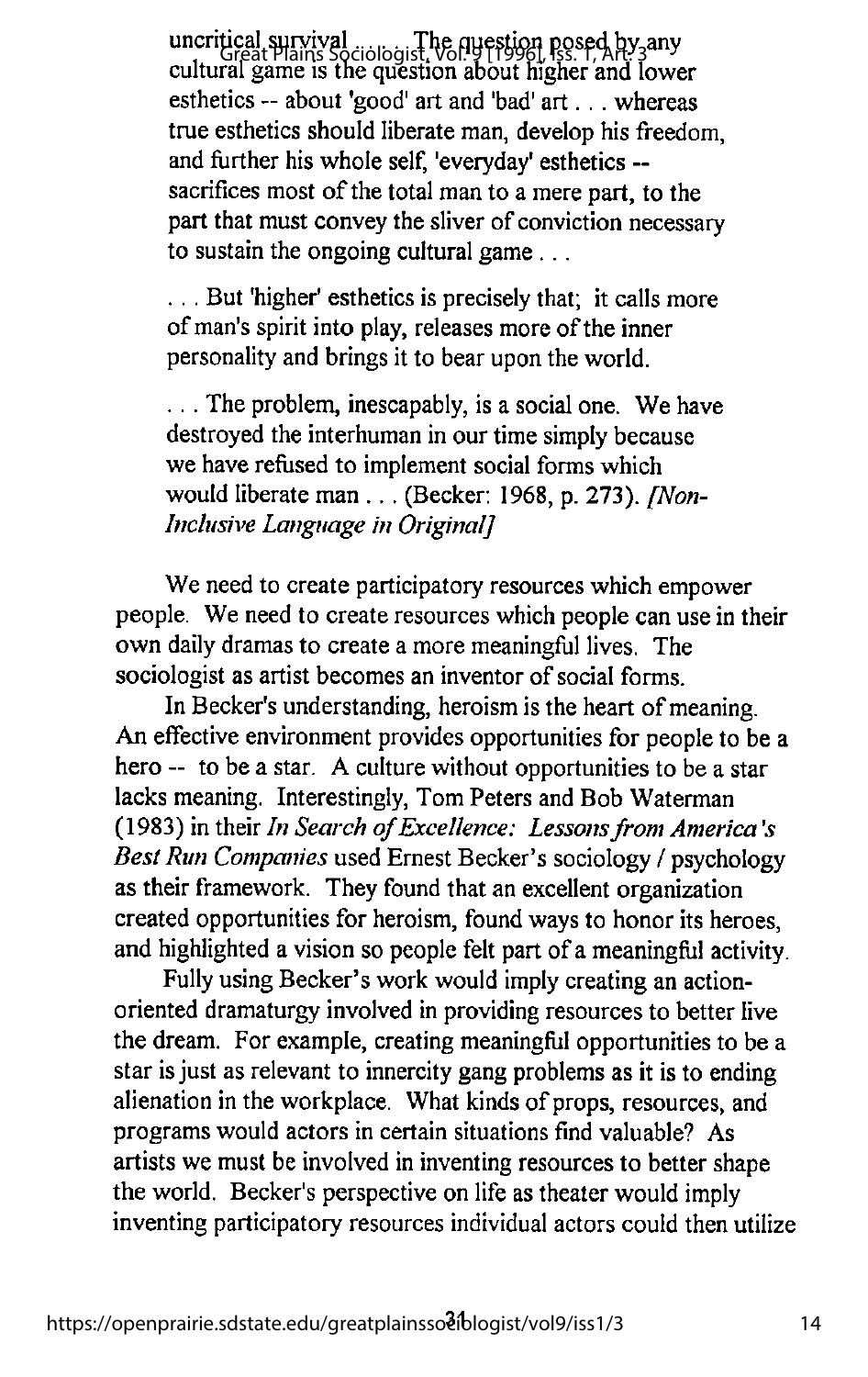in their own personal dramas. The sociologist as an applied would gm seek toinvent "good art" and creative social forms, programs, and resources which individuals could utilize to construct better lives.

## An Extension Model of Sociology -- Action Sociology

Ernest Becker notes in The Structure of Evil:

The founding of a science is never a cognitive problem alone; it is always inseparably a moral problem , a problem of gaining broad agreement to act on the basis of a theory....

In the human sciences the problem of gaining wide loyalty to a paradigm is no different than in any other science.... Only, a subtle new factor magnifies the problem immensely, and gives it entirely new proportions: in the human sciences it is sharpened to an extreme degree, because the agreement cannot be disguised as an objective scientific problem ...... in the natural and physical sciences, paradigm agreement looks like a matter of option for an objectively compelling theory.... In the human sciences, the same kind of option for a compelling theory looks unashamedly like a wholly moral option, because of the frankly moral nature of its subject matter....

Paradigm choice, in sum, inthe human sciences, differs in no way from that of the other sciences except that the willful, moral nature of the option cannot be disguised... (Becker: 1968:362) [Italics Original]

Sociology (just like any other science) is about values and making the world in a certain image. However, when we move from the physical world into the social sphere, new problems emerge. This is no where more apparent than when we recommend that Applied Sociology should embrace a true extension model of education.

Becker continues: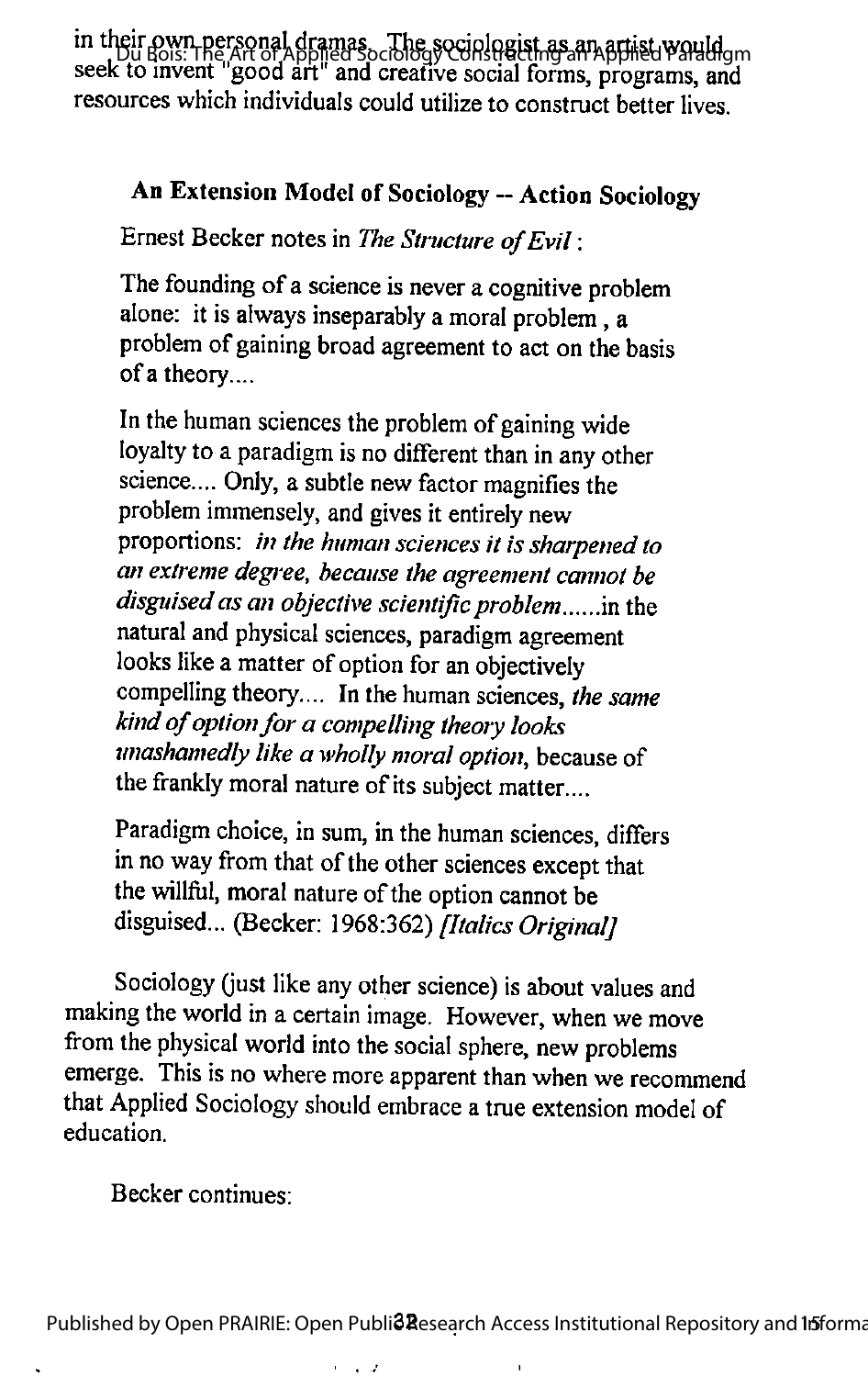To opt for a theory of human ills is not only to opt for the kind of person one is going to have to pay deference to professionally; it is also to opt potentially for the kind of world one is going to wake up in, the kind of human beings that one will have to come across on the street. To opt for a particular theory of human ills is very much like falling in love in the strictest sense: it is to opt for the presence of a certain kind of being in the world, and hence for a certain kind of world. (Becker: 1968:364)

However, when it comes to the social dimension, Cooperative Extension Services have generally chosen to react and to follow. They have waited for requests from constituencies to address whatever locals considered the problem to be. They have chosen to safely trail with an analysis of symptoms rather than to lead and treat the real underlying problems. This has been politically safe, but we cannot afford such a luxury.

We must remember, the word "education" from the original Latin means literally "to lead forth." If Extension programs react and follow the popular fad, then we have abdicated our responsibility and can hardly be pretend that we are involved in "education." Again the question becomes one of values. To lead forth: where and how? What values do we recommend?

Whitehead noted the function of education is to "promote the art of living."<sup>3</sup> Aristotle recommended a "science of the polis" which would use knowledge to improve the community. A science of society is by its very nature political.

The problem is when it comes to social problems, everybody thinks they're an expert. In addition, many special interests groups purposely pollute our understandings to promote their own selfish agendas. Yet when we review sociological knowledge, some understandings and agreements do emerge.

A consensus of sociologists would conclude that a variety of social problems arise from the consequences of alienation and the antidote is meaning, opportunity, and community. The general public may clamor for more prisons and less programs for the poor, but any thoughtful review of sociological research will reveal the

 $3$  auoted in Erich Fromm, The Revolution of Hope, 1968, p. 61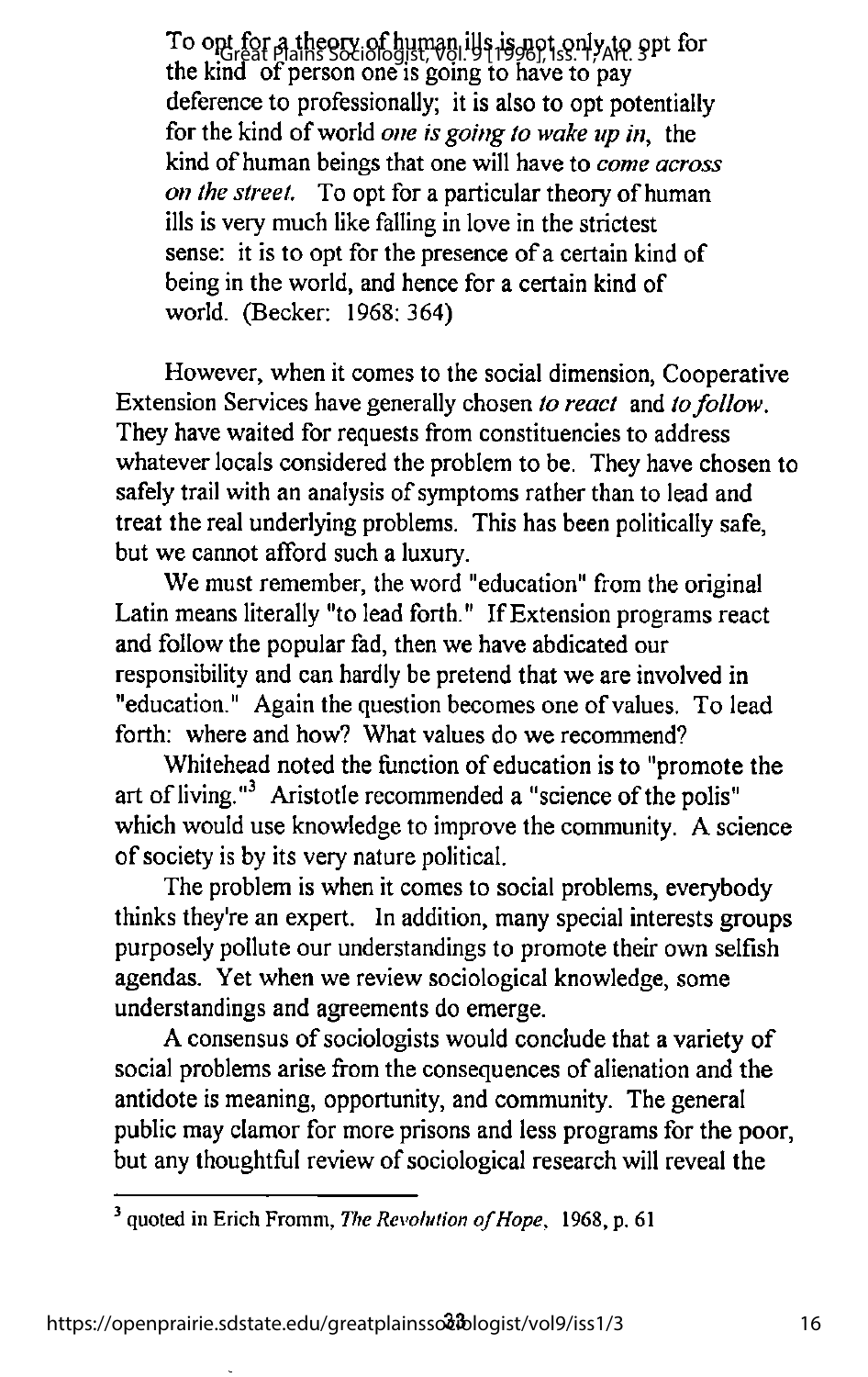futility of such a strategy. By focusing on the nature of the social bond that we call society, some natural conclusions emerge. Du Bois: The Art of Applied Sociology Constructing an Applied Paradigm

Erich Fromm notes that we can arrive at a objective science if we start with one basic premise: social arrangements should function for the human.

...one may arrive at objective norms if one starts with one premiss: that it is desirable that a living system should grow and produce the maximum of vitality and intrinsic harmony, that is, subjectively, of well-being. (Fromm, 1968: p. 96)

The value system corresponding to the point of view presented in this book is based on the concept of what Albert Schweitzer called "reverence for life." Valuable or good is all' that which contributes to the greater unfolding of man's specific faculties and furthers life. Negative or bad is everything that strangles life and paralyzes man's activeness. All the norms of the great humanist religions like Buddhism. Judaism, Christianity, or Islam or the great humanist philosophers from pre-Socratics to contemporary thinkers are the specific elaboration of this general principle of values. Overcoming of one's greed, love for neighbor, knowledge of the truth (different from the uncritical knowledge of the facts) are the goals common to all humanist philosphical and religious systems of the West and the East. (Non-Inclusive in Language Original) (Fromm. 1968: pp. 93-94)

Many have felt Fromm was a "light-weight." This is because his argument covers such a broad range that it is necessary to take large strokes. But it is necessary to be just this bold, if we are going to approach a synthesis.

### A Science of Human Behavior

ï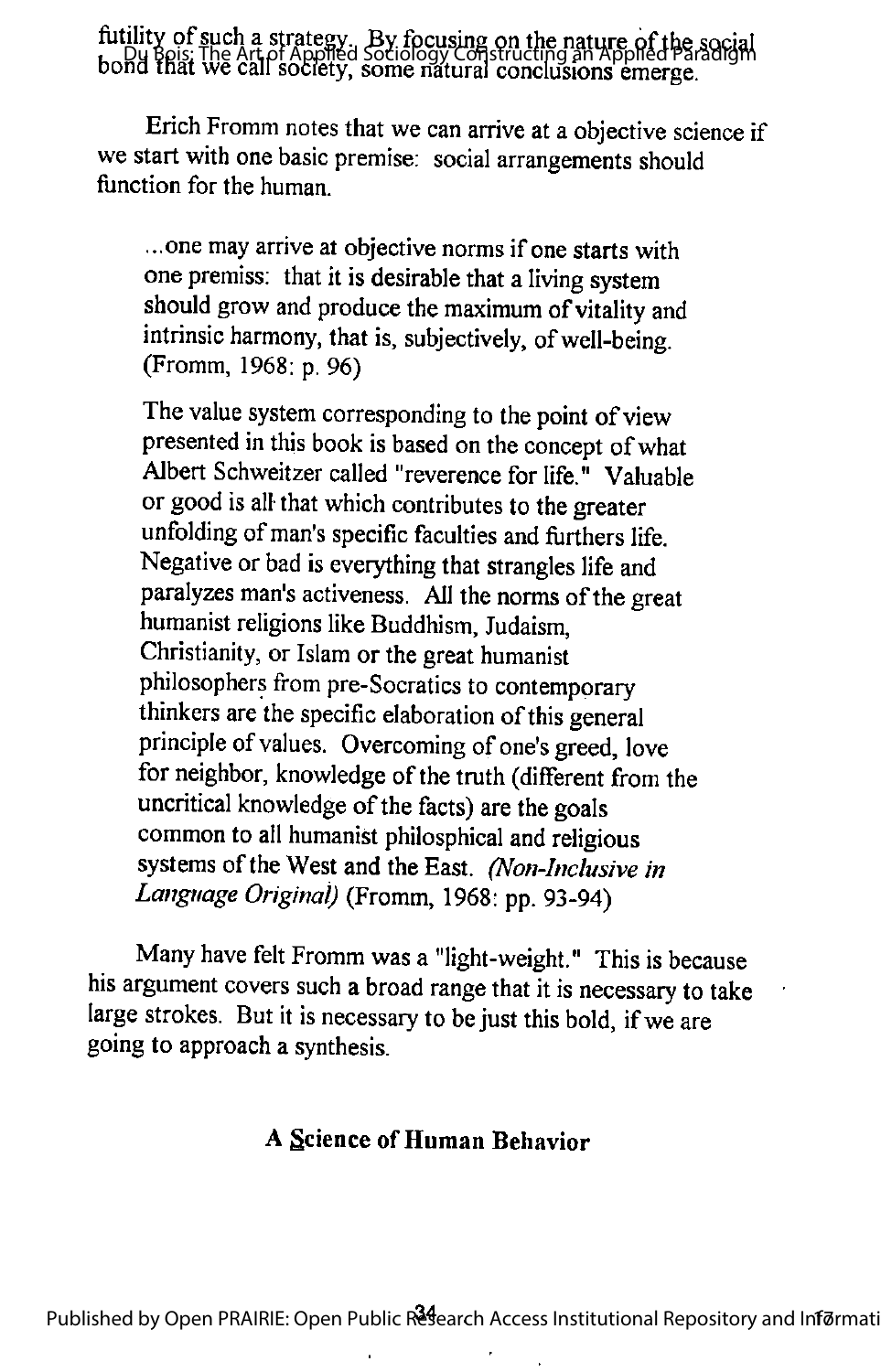A different conception of science must emerge. Our means must eart plains Sociologist, Vol. 9 [1996], Iss. 1, Art. 3 Our method based on total<br>must mirror our purposes. A scientific method based on total prediction and total control is not suitable

Thomas Kuhn in The Structure of Scientific Revolutions demonstrated that science is simply an agreement between those who have studied a body of knowledge. Scientific laws are thus legislated like any other laws. They are agreements. They are an agreement to towards the world in a certain way. The question for the social sciences becomes: where do we want to stake our agreement?

It was the logical positivists of the late 19th century who felt that they would discover the truth and that would then tell them how to act...... The last century's epistemology of science has revealed that values cannot be separated from science...... Science will not be free from the responsibility of deciding. We are back with a question of values: where to begin? what to start? and what type of world do we want be make?

In the social sciences, as Becker notes, we will never be able to totally explain a phenomenon before we act. Our subject is human life. We will never have all the answers. How much information must be in before we act? We need some orienting framework within which to act. How do we move? How do we organize our understandings? How much of a puzzle must be solved before we can create viable solutions? A true Science of human behavior is quite different than physical science. Where do we stake our agreements?

Becker writes:

....laws of human nature can never be complete... The problem for morality is always this: how much of the picture is necessary to commend agreed action?.... Sociologists should no longer imagine that it suffices 'to do' science; that in order to have a science of man, they need only work piling up data, and trying to 'tease out' social laws for eventual use. They may turn their backs on a paradigm...... but they cannot shun an active option for man an end. If they continue to do so, they will not have any science. The reason is simply that the science of man is an ideal-typical science, or -- there is no science of man. (Becker: 1968: 361) [Non-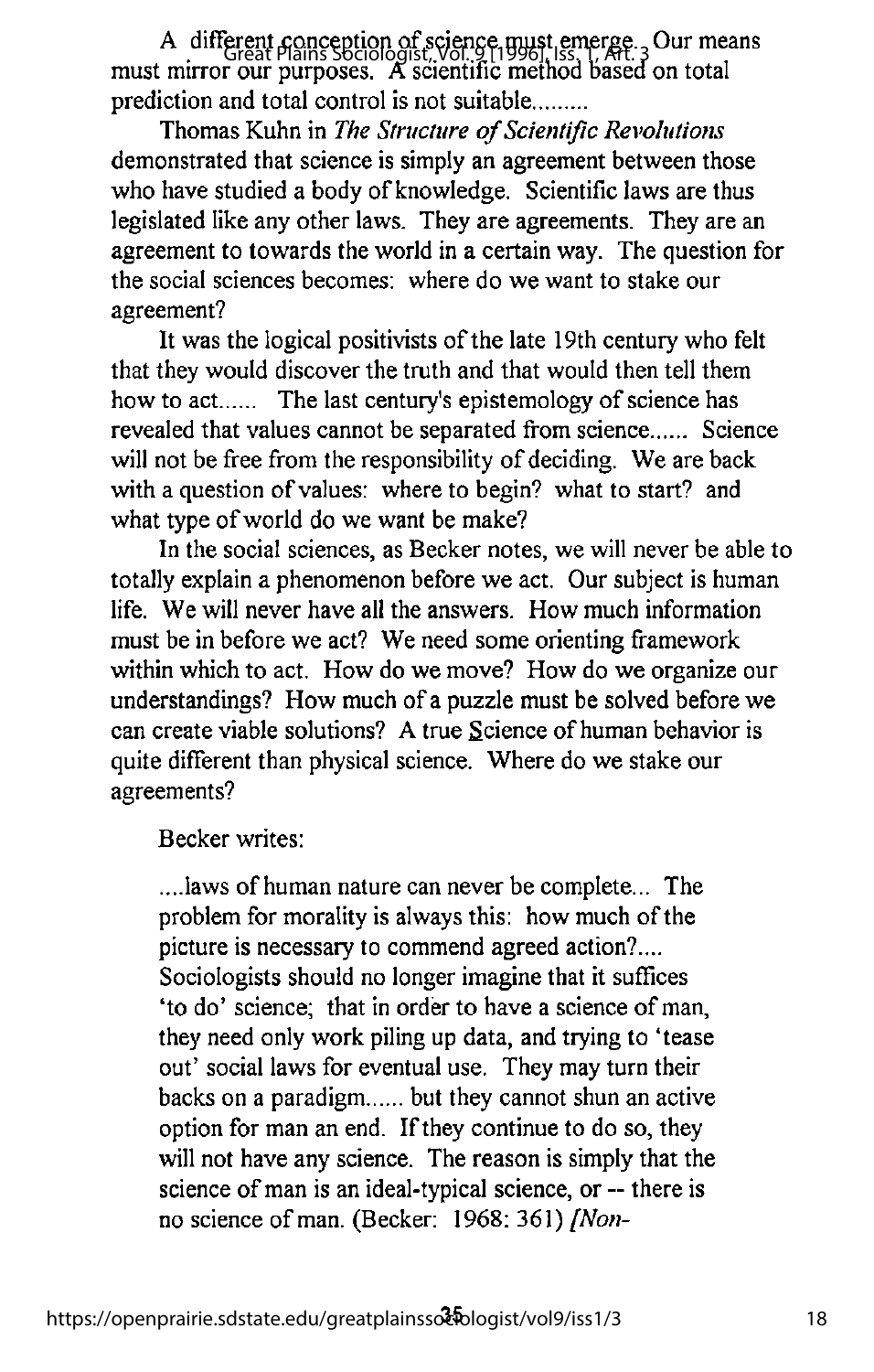### Designing the Good Society

Can we just depart from a philosophical base and imagine an ideal society? Such an adventure is not without precedence in sociology. Talcott Parsons imagined an orderly social system which focused on the needs of society rather than the person. His vision became reified into an ideal and became a model for organizations and government. We should not find fault with Parsons for positing an ideal and then turning into a self-fulfilling prophecy which is then treated as reality. He seems to realize that sociology is in the business of doing just that. He leaves the real for the ideal. Ernest Becker notes in The Structure of Evil, that sociology is of its very nature "an ideal type" science. We are fully in the adventure of asking: what type of world do we want to make?

It is not Parsons' method but his vision with which we need to find fault. We need to reject Parsons' ideal: a social system where the individual is subjugated by the society. For Parsons, the social system is more important than the person. His is just another rendition of the old idea that communal good is greater than the individual good. However, It is the boldness of Parsons' step to envisioning society as it should be that deserves our appreciation. In doing so, he was returning us to the business of sociology as envisioned by Comte, Marx, Spencer, Weber, and Ward. It is the business of making the world.

Parson's perspective is wrong and it is bad art. However, we must note the consequences and "success" of his perspective. It has become a self-fulfilling prophecy where his ideal has become the model for organizations, government, and society. His model is often confused as a rendition of "what is" when in actually it was his imagining of what "should be" in an ideal society/organization. Unfortunately his ideal has become implemented and real. The social system is clearly designed for the system's needs not the needs of the individuals in it.

Despite the folly and evilness of his success. Parsons has demonstrated that sociological theory has great impact. The policy makers, government leaders, and heads of corporations are indeed listening to us. It is unfortunate that Parsons created such bad art.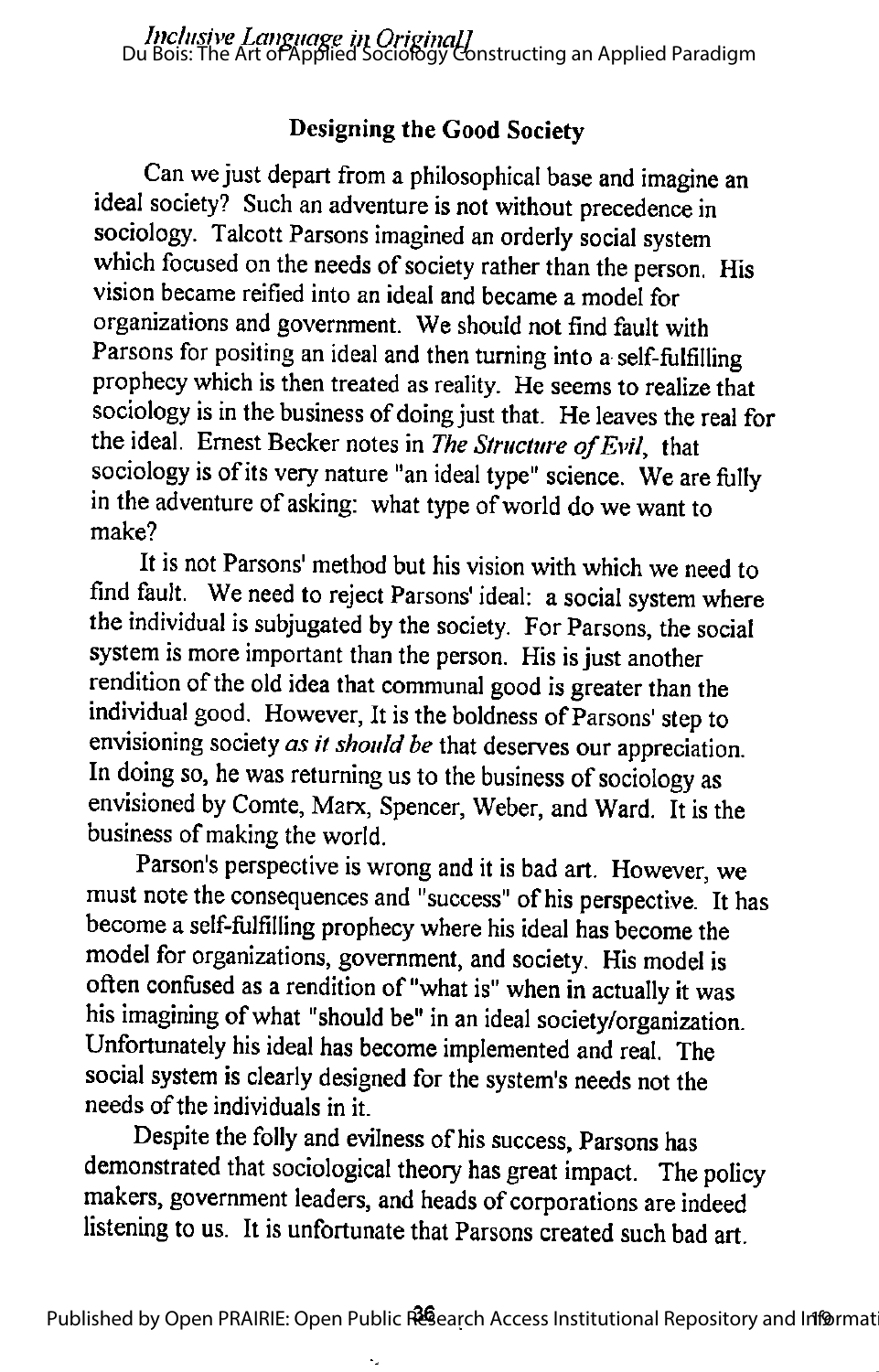However, we need to note the clear presedence and demonstration ofthe successfulness ofsociologists imaginingand creating an ideal. [Of course, such is very dangerous if we opt for bad art or authoritarian means which destroy people as ends. The example of Nazi Germany clearly can be laid in the lap of sociology if we pay careful attention to the Social Darwinists and sociologists that Hitler listened to.]

However, there is no alternative to entering the world. The question is: how? Modern scientific sociology thrives. Witness consumer market research, public opinion manipulation, jury consultants, and the manufacturing of the common denominator television programs. This is hardly the legacy we should leave behind.

The knowledge we produce will be used. The question is what types of means and resources will help to build a better world.

We are left with an age old question: What is the Good?

## An Operational Definition of "the Good^^

It is the genius of Ruth Benedict that she provides us with an operational definition of the Good. The Good is synergy. Synergy provides the ideal core agreement for the foundation of sociology. Synergy is an effective social arrangement where people flourish. It is a win-win situation, both between individuals, and also between the person and the community.

Under some social conditions, people flourish, while under others, although the spirit is willing, people atrophy. Synergistic social arrangements provide the context for healthy life.

... a society or a culture can be either growth-fostering or growth-inhibiting.... This makes theoretically possible a comparative sociology, transcending and including cultural relativity. The 'better' culture gratifies all basic human needs and permits selfactualization. The 'poorer' cultures do not (Maslow, 1964: p. 211).

What makes an effective social arrangement where people thrive? Synergy may be viewed in at least five important ways: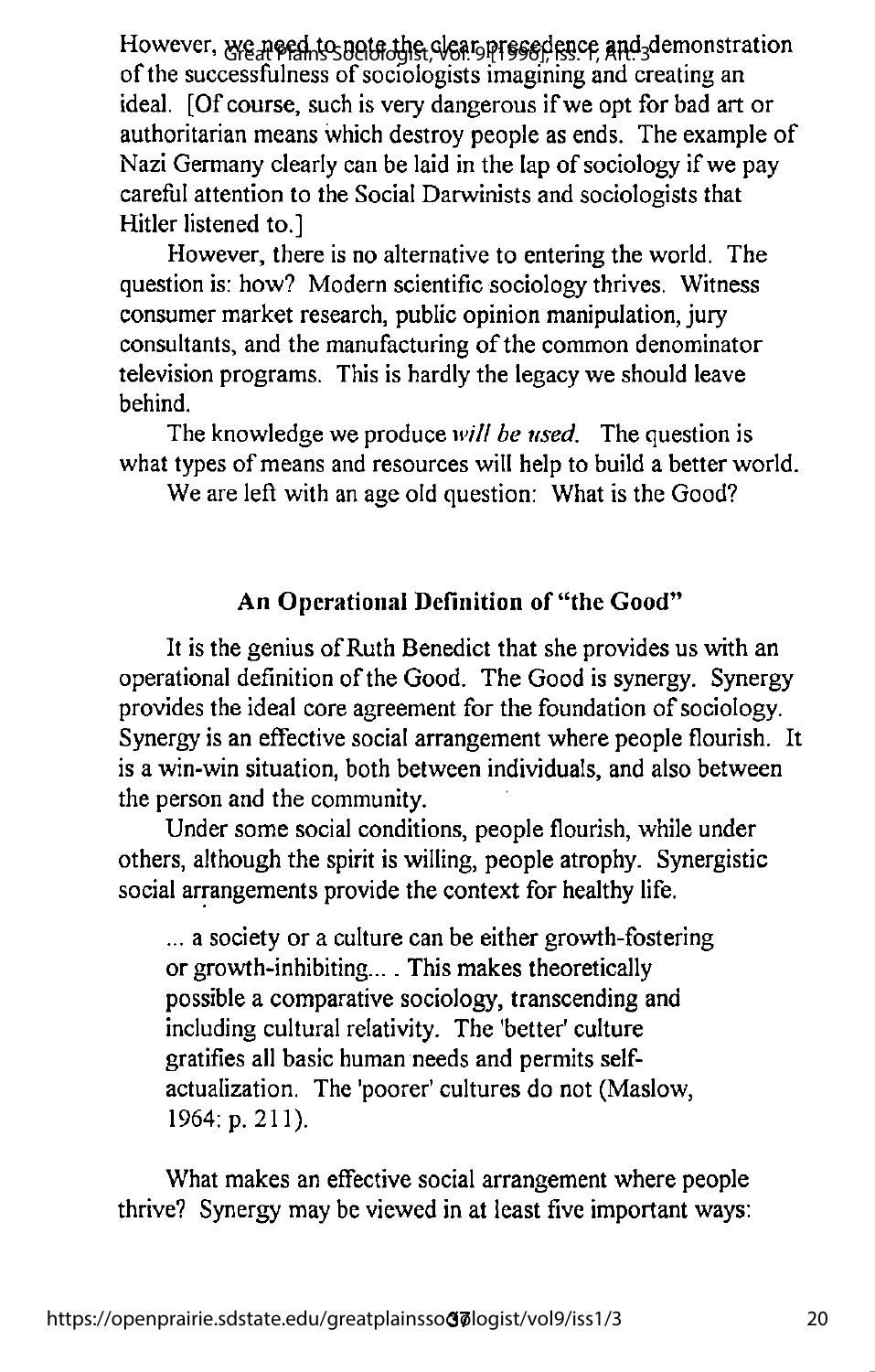## 1)  $\Gamma$ he Communal Good = The Individual Good Du Bois: The Art of Applied Sociology Constructing all Applied Paradigm<br>2) Alignment of Organizational Goals and Individual Interests

- 3) a "Win Win" situation
- 4)  $1 + 1 > 2$ .
- 5) A Higher order synthesis

The Communal Good = The Individual Good. An age old philosophical argument concerns what should happen if there is a conflict between the community and the individual. Traditionally philosophy solved this by deciding ifa conflict should occur between the individual good and the communal good, the communal good should have eminent domain.

the communal good  $>$  the individual good

In another cluster of cultures, individuals defined as life as bad ~ the world was deemed an evil place. Their religions held the world was an evil place ruled by jealous, vengeful gods. And social indices in these cultures seemed to bear out the actors testimony; crime rates were high; aggression was high; suicide rates, divorce rates, alcoholism were all high

Benedict found in non-effective cultures this arrangement had been followed. In this arrangement, the individual is left with a choice between personal or communal interests. This societal tension between the individual and society usually results in the individual taking turns between community interest and selfinterest. Complete sacrifice of self for community is impossible. The self can only be kept down for so long. People have human needs that must be met. Indeed, Sigmund Freud and the work of all psychology to follow, is but anextended footnote to the fact that if we deny selfin one form, it re-surfaces in another. The tension between self and society resurfaces as high aggression, alcoholism, depression, suicide, marital discord, and all varieties of anomie. Individuals do not view themselves as happy and see theworld as a bad place ruled by evil forces. By both objective and subjective evaluations, individuals do not seem to thrive under these social arrangements.

Benedict found in effective social arrangements, society had been arranged so the communal good and the individual good were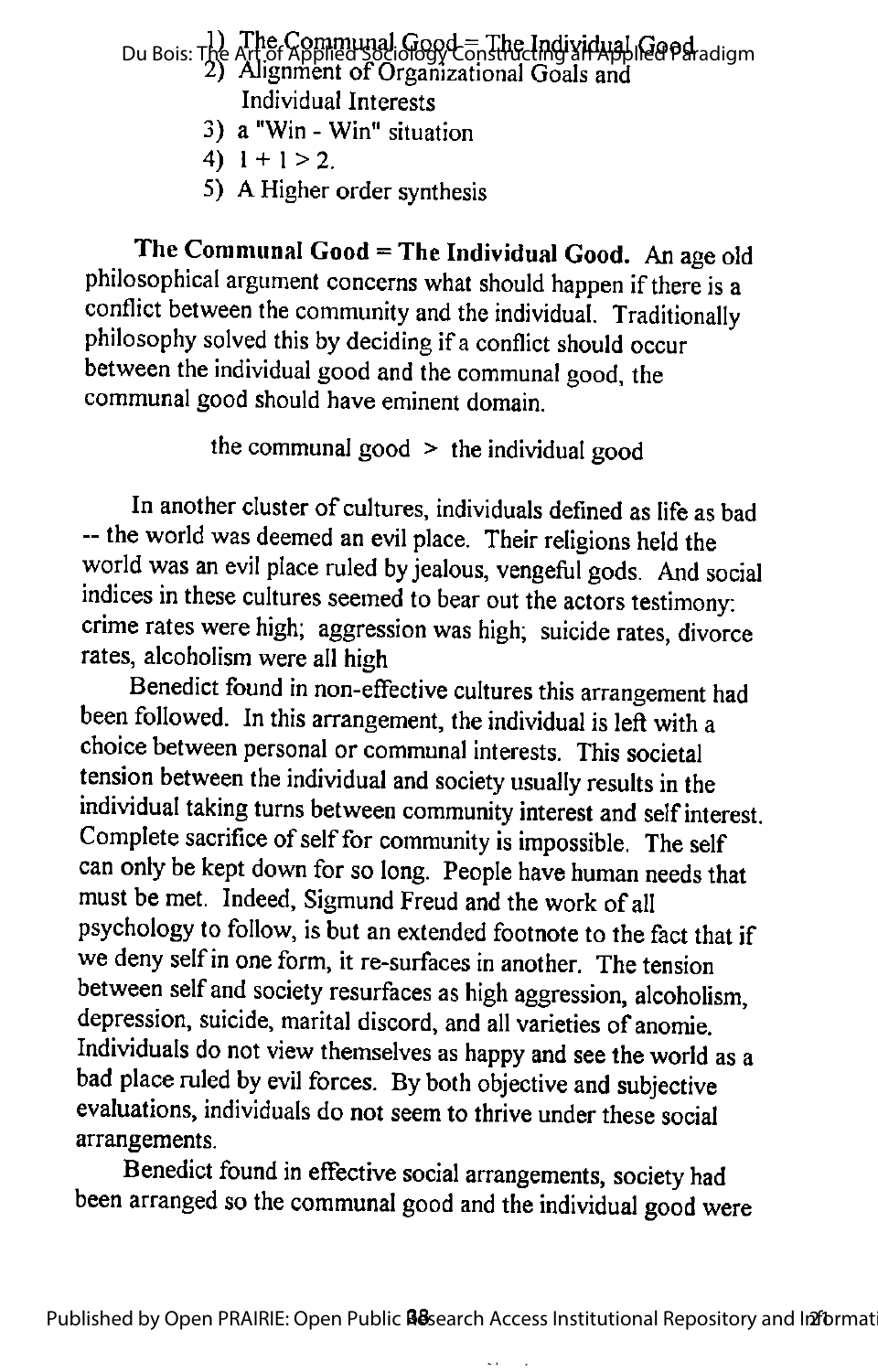identical. The same act accomplished both the individual good and Great Plains Sociologist, Vol. 9 [1996], Iss. 1, Art. 3 the communal good.

the communal good  $=$  the individual good

Effective social arrangements create an environment where people can get their needs met. As Benedict writes, "Nonaggression occurs not because people are unselfish and pursue social obligations above personal desire, but when social arrangements makes these two identical." (Benedict quoted in Maslow, 1971, p. 40)

In these cultures, the actors -- people involved themselves -defined life as good. And when we look at the social indices, from any human standpoint, life in these cultures does appear to be good. Both the people and the social data testify to the success of these social arrangements.

Alignment of Organizational Goals and Individual Interests. Effective companies align organizational goals and individual interests. Rather asking individuals to sacrifice for the sake of the company, the best organizations find ways that benefits both individual and the organization.

Synergy is not a matter of chemistry but of social design. Kanter's earlier work on communities and utopias understands this. Successful social arrangements must be designed whereby organization and person both thrive. The manager must become an inventor and an architect of new social arrangements and social forms. The effective leader must become an architect of organizational culture and design so as to align the individual and the organization. Without such alignment, the organizations pays the price in employee alienation including absenteeism, turnover, employee theft, sabotage, sagging morale, declining productivity, lower quality control, and lower profits.

Win - Win. Effective societies structure win - win social arrangements. Ineffective societies arrange life in win - lose situations. Benedict found synergistic societies (a win-win framework) have substantially lower rates of aggression than nonsynergistic societies. This only makes sense. Aggression must abound if the onlyway a person can get ahead is at another person's expense. Benedict wrote, "Small-scale or large, the fundamental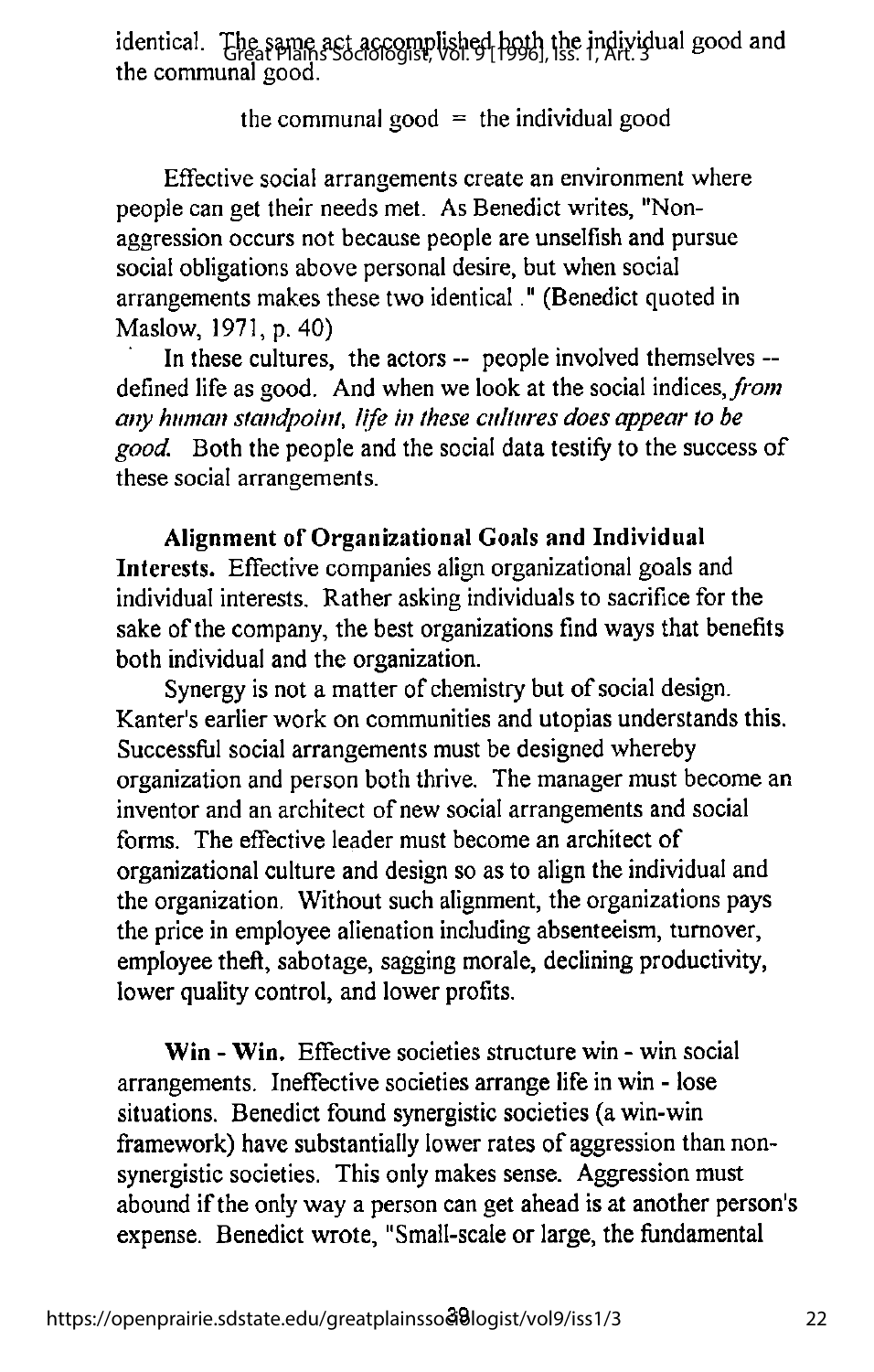condition of peace is federation for mutual advantage." (Benedict pu Bois: The Art of Applied Sociology Constructing an Applied Paradigm<br>article published in *Psychology Today*, 1970, p. 55).

The win-win framework can also be tied to psychology and sociology. Psychologist Alfred Adler sees the key element in the formation of personality as the staging of self esteem. If a person has a superiority complex (the winner), it is actually a compensation mechanism to disguise an inferiority complex (the loser). Inferiority complexes are the product of a win-lose dynamic. Only win-win resolutions will allow individuals to feel good about themselves. Win-Win dynamics are essential for the successftil formation of self esteem.

Sociologist Erving Goffman also speaks of the social staging of self esteem in terms that have traditionally associated with etiquette. He talks of "saving face." Goffman notes that each social interaction has a public face. The only way either person can feel good is ifthis face is preserved and both people come out ahead. If one person establishes victory at the another's expense, neither party comes away feeling permanently satisfied about the' interaction. Goffman sees these "face saving" rituals as key to successful social life. (Becker, 1962)

 $1 + 1 > 2$ . Synergy may also be defined as where the whole is greater than the sum of its parts. The whole is greater than the "run of individual actions."

Sociology is founded on the notion the whole is greater than the sum of its parts. Society is not just the sum of the individuals in it -- such would be psychological reductionism.

We might contrast social arrangements where  $1 + 1 > 2$  with arrangements where  $1 + 1 < 2$ . Jessie Bernard (1972) talks of how a woman offen dwindles into becoming a wife. Here we have a picture of a social relationship where the partners are less together than they each were alone. We can almost she each partner lopping off parts of themselves to fit themselves into relationship.

Higher order synthesis. Synergy literally means a "synthesizing energy." The word was actually coined by Ward to represents a creative synthesis. Ultimately, synergy must be a matter of balancing the long-term vs. short-term. In the short-run clearly some things are a zero sum game where someone has to lose. In the long term, however, we can invent arrangements where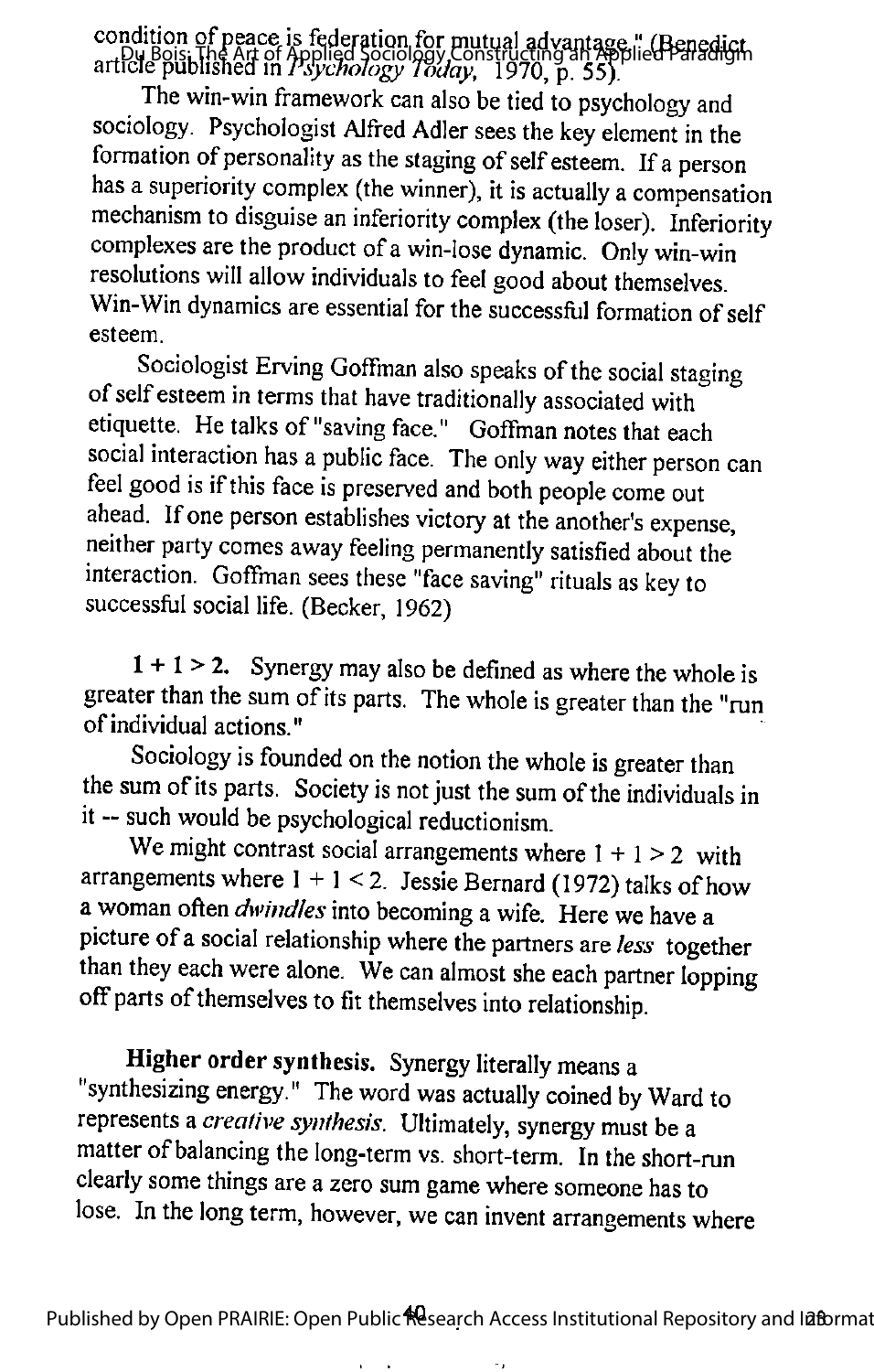the important needs of all are met. Under some social" arrangements, people flourish. Under other arrangements, although Great Plains Sociologist, Vol. 9 [1996], Iss. 1, Art. 3 the spirit is willing, people atrophy.

Synergy is the cornerstone on which we can begin the work of sociology. It provides an ideal vision which should become our evaluative standard for the Good. Synergy should be the evaluative mechanism for effective social arrangements. If after having experienced a social arrangement, people are still experiencing themselves as losers, then we must return to the drawing board.

Defining the Situation: In many ways, synergy is a selffulfilling prophecy. Benedict talks about how synergistic societies never give up on an individual. Crime exists in these societies, but people believe that the person will come around, repent, and eventually outgrow the behavior. They never give up on the person. And sure enough, in these societies, the self-fulfilling prophecy tends to be true.

Benedict writes that some cultures nourish the person:

People are apt to wait patiently for his growth in wisdom and discretion. The whole course of his experience has inculcated in him a faith in the rewards of acting with his fellows. He sees life as an area of mutual advantage where by joint activity he attains his own personal desires. (Benedict article published in Psychology Today, 1970, p. 55). [Non-Inclusive Language in Original]

In other societies, the person is labeled as "no damn good" and society gives on them. Labeling theory demonstrates the consequences of both positive and negative self-fulfilling prophecies. Correctly understood, labeling theory focuses upon the consequences of defining a situation. It is not the label or the belief that creates the self-fulfilling prophecy. It is the willing of people to *act* on the basis of these definitions of the situation and treat people differently. We define a person as bad, and then act accordingly by putting the person in prison and treating them as a criminal. In synergistic societies, the definition the situation is that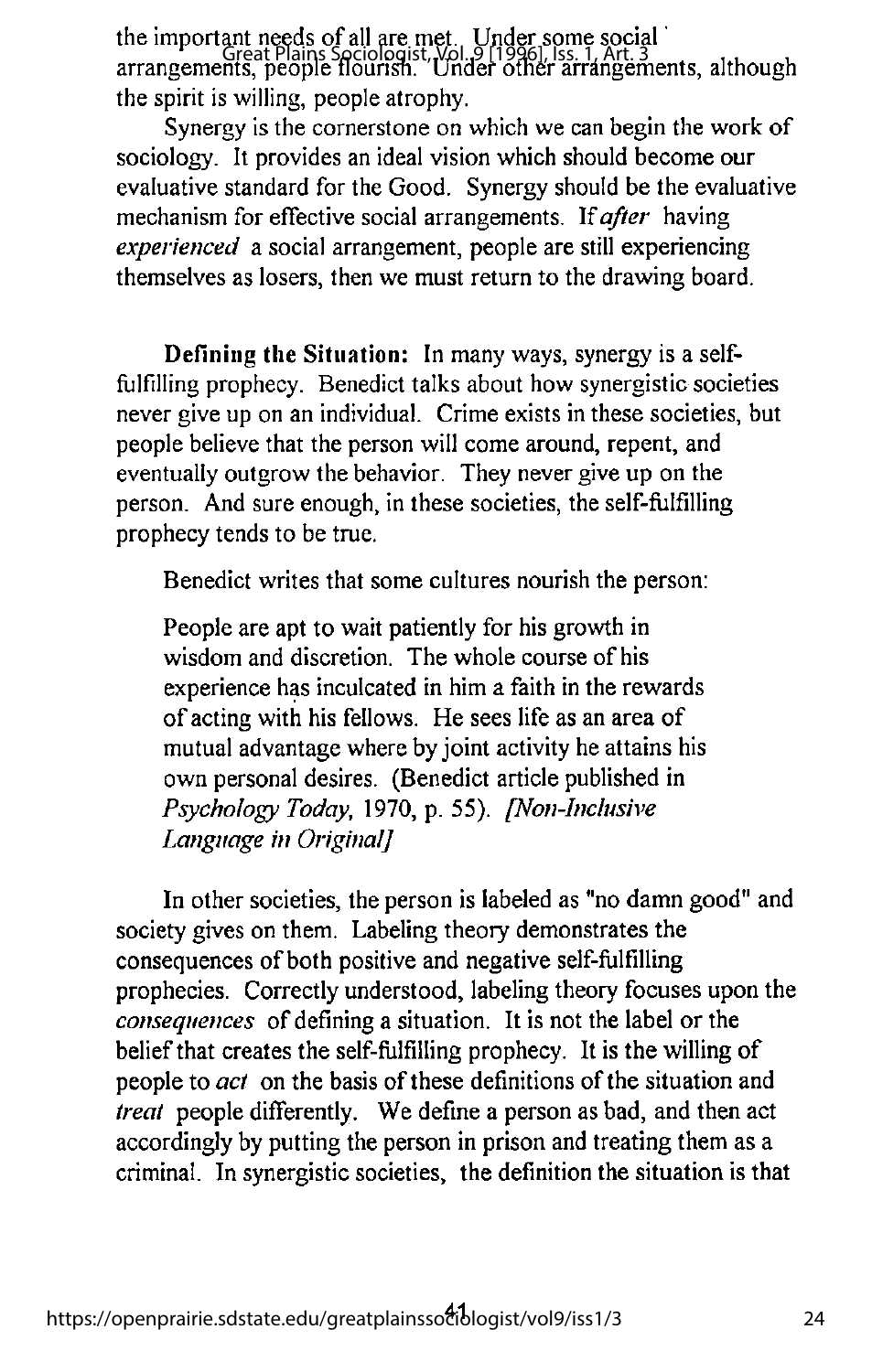people are basically good and the society them acts in ways that igm create that self-fulfilling prophecy.

#### Social Architecture

Sociology should be about *inventing*. The sociologist as an artist invents new social forms. We should be creating new resources, inventing programs, and designing demonstration projects. We should be offering up participatory resources that actors can bring to the situation to create their own meaning.

Most Social Engineering is simply bad art. Life is not reducible to science. A better metaphor for sociology is that of social architecture. Social engineering implies that we have total control of the environment in the first place and we seek to manipulate from an all-knowing perspective. The ideal vision for the sociologist as artist is the metaphor of the social architect designing organizational cultures. Social architecture offers up resources that individual can use in their own way.

Applied sociology can serve as an incubator for new ideas and model programs. A word of caution needs to be introduced here. As with architecture, a brilliant design is not always apparent at first. An act of creative genius may be moaned about at first even though we later come to love it. A social resource can only be evaluated after it is lived in, interacted with, and we can see how it works. It is the role of the architect to be able to anticipate how a design will function. Architects can be right and they can be wrong. It is the true artist that creates a magic beyond what we see from the initial design.

The sociologist can help by inventing solutions to social and organizational problems. We need to be artists involved in inventing something brand new. Unfortunately most social policy is bad art. Most of the people inventing new social forms and social policies have minimal sociological knowledge; and most sociologists have relegated themselves to the obscurity and irrelevance of science. We need a new kind of sociology. We must return to the roots of the discipline and create new applied sociology.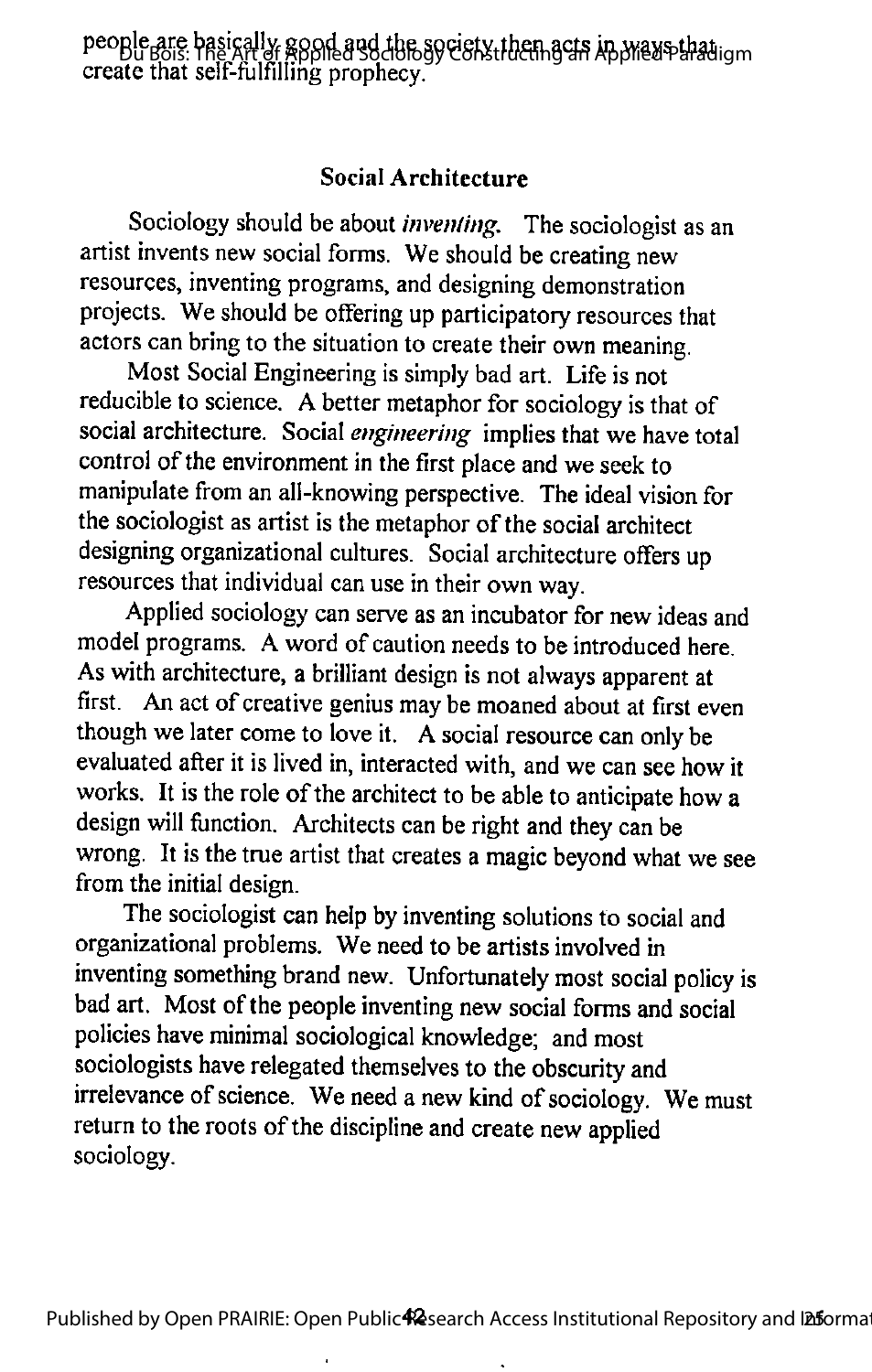Marshall McLuhan has perhaps the bottom line 3 He notes "the<br>Creat Plains Sociologist, Vol. 9 [1996], Iss. 1, Art. 3 study of man is based onmaking not matching...."'' It so often seems that we assume that just because we have labeled something, we have understood it. Sociology is too often simply "namecalling": matching labels to experiences, behaviors to categories, and re-naming the world with new concepts. Instead of merely labeling, defining, and analyzing; sociology should be about inventing and creating. We must be about creating new social forms and making a better world.

#### Bibliography

Becker, Ernest. The Birth and Death of Meaning. New York: Free Press of Glencoe, 1962, The Lost Science of Man. New York: G. Braziller, 1971.

The Structure of Evil. New York: Free Press, 1968.

Benedict, Ruth. "Synergy: Patterns of the Good Culture," The American Anthropologist. Volume 72 , No. 2, 1970

Patterns of Culture. Boston and New York: Houghton Mifflin Company, 1934.

Bernard, Jessie. The Future of Marriage. New York: World Publishing, 1972.

- Boulding, Kenneth. Keynote Address. Southwest Sociological Association, Dallas, 1977.
- Burke, Kenneth. A Grammar of Motives. New York: Prentice-Hall, 1945.
- Butterfield, Herbert. The Origins of Modern Science. New York: Harper and Row, 1957.
- Carpenter, Edmund. They Became What They Beheld. New York: Outerbridge and Dienstfrey, 1970.

Oh, What a Blow that Phantom Gave Me. New York: Holt, Rinehart, and Winston, 1973.

- Carpenter, Edmund and Marshall McLuhan. Explorations in Communication: An Anthology. Boston: Beacon Press, 1960.
- Cassirer, Ernest. An Essay on Man: An Introduction to a Philosophy of Human Culture. New Haven: Yale University Press, 1944.

Comte, Auguste. (1830-1842). Cours de philosophie positive. 6 Volumes.

<sup>4</sup> Non-Inclusive Language in Original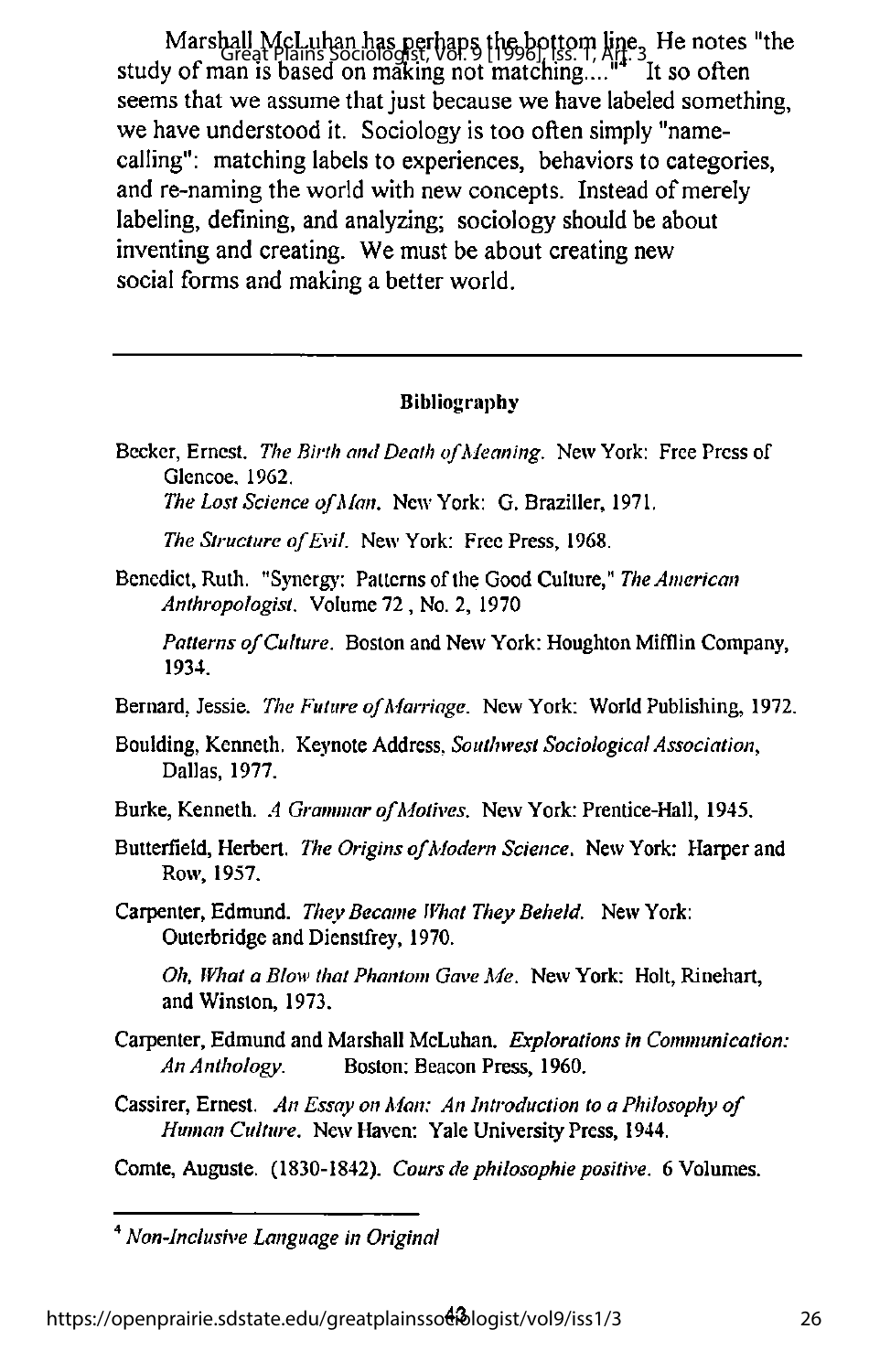Paris: Schlcichcr edition, 1908.

- Feyerbcnd, P. K. "Against Method: Outlining ofan Anarchistic Theory of Du Bois: The Art of Applied Sociology Constructing an Applied Paradigm Knowledge." Minnesota Studies in the Philosophy of Science. Minneapolis: University of Minnesota, 1970, pp. 17-130.
- Fromm. Erich. The Art of Loving. New York: Harper and Row, 1956.

The Revolution of Hope. New York: Harper and Row, 1968.

- Glass, John F., and John R. Staude. Humanistic Society: Today's Challenge to Sociology. Pacific Palisades: Goodycar Publishing, 1972.
- Gouldner, Alvin W. The Coming Crisis of Western Sociology. New York: Basic Books, 1970.
- Hampden-Turner, Charles. Radical Man. Cambridge: Schenkman Publishing, 1970.
- Harris, T. George. "About Ruth Benedict and Her Lost Manuscript," Psychology Today, June, 1970, pp. 51-52.
- Heisenberg, Werner. The Uncertainty Principle and the Foundations of Quantum Mechanics. New York: Wiley, 1977,
- Horowitz, Irving Louis. The New Sociology. New York: Oxford University Press, 1964
- Jung, Carl G. Man and His Symbols. New York: Doubleday & Company, 1964
- Kanter, Rosabeth Moss. When Giants Learn to Dance. New York: Simon and Schuster, 1989.
- Kuhn, Thomas S. The Structure of Scientific Revolutions. Chicago: University of Chicago Press, 1964.
- Lee, Alfred McClung. Toward Humanist Sociology. Englewood Cliffs: Prentice-Hall, 1973.
- Lynd, Robert S. Knowledge for What? Princeton: Princeton University Press, 1939.
- Mannheim, Karl. Ideology and Utopia: An Introduction to the Sociology of Knowledge. NewYork: Harcourt Brace, 1936.
- Maslow, Abraham. The Farthest Reaches of Human Nature. New York: Viking, 1971.

Toward a Psychology of Being. New York: Van Nostrand, 1968.

The Psychology of Science: A Reconnaissance. New York: Harper and Row, 1966.

Matson, Floyd. The Broken Image. New York: George Braziller, 1964.

McLuhan, Marshall. Understanding Media. New York: McGraw, 1964.

Published by Open PRAIRIE: Open Public Research Access Institutional Repository and Informat